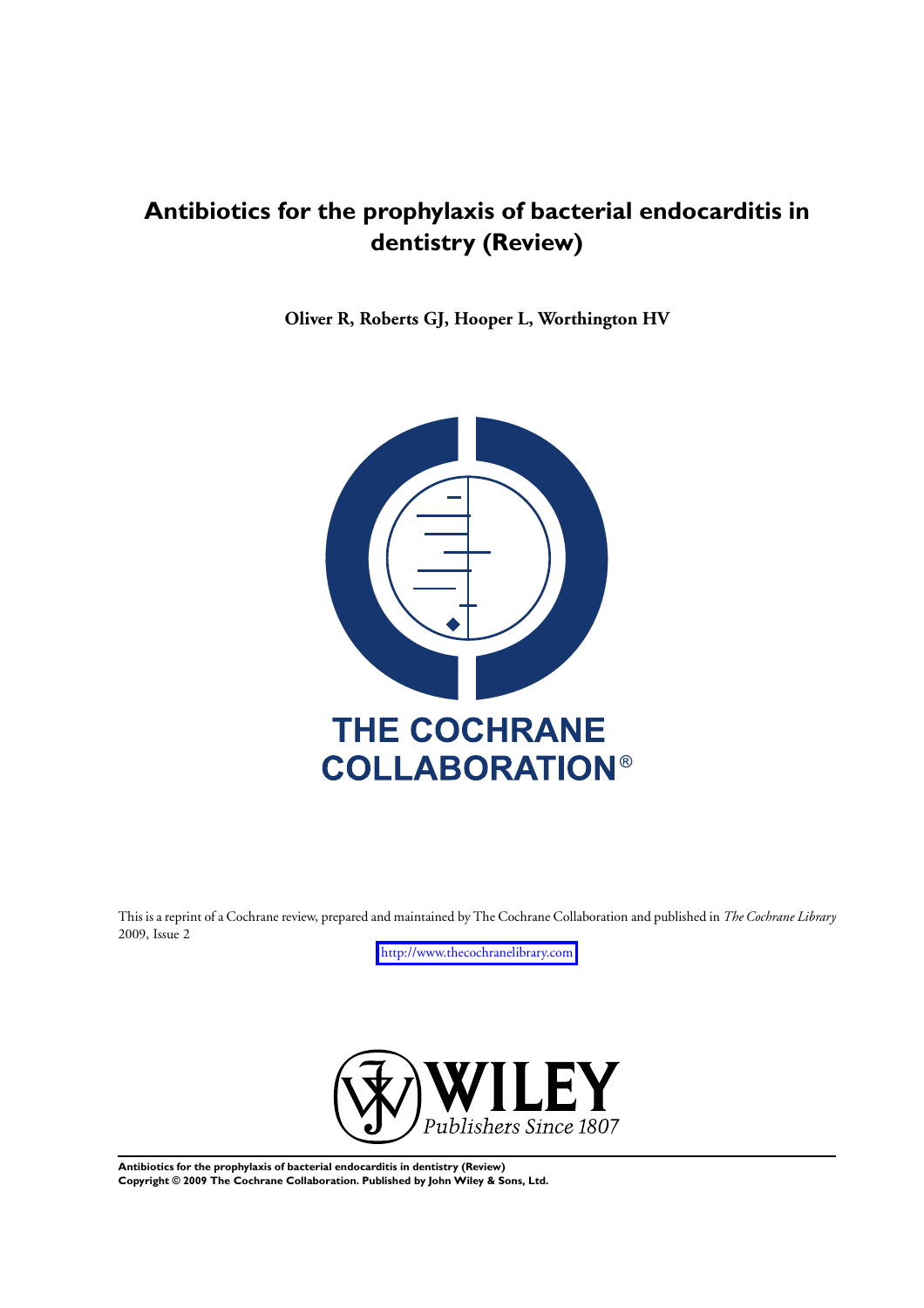# **TABLE OF CONTENTS**

| <b>HEADER</b>                                                                                                                                                                                                                                       |          |
|-----------------------------------------------------------------------------------------------------------------------------------------------------------------------------------------------------------------------------------------------------|----------|
| ABSTRACT<br><u>. In the second contract of the second contract of the second contract of the second contract of the second contract of the second</u>                                                                                               |          |
|                                                                                                                                                                                                                                                     |          |
| <b>BACKGROUND</b>                                                                                                                                                                                                                                   |          |
| <b>OBIECTIVES</b>                                                                                                                                                                                                                                   |          |
| <b>METHODS</b>                                                                                                                                                                                                                                      |          |
| <b>RESULTS</b>                                                                                                                                                                                                                                      | 6        |
| <b>DISCUSSION</b>                                                                                                                                                                                                                                   |          |
| AUTHORS' CONCLUSIONS                                                                                                                                                                                                                                | $\Omega$ |
| ACKNOWLEDGEMENTS<br><u>. In the second contract of the second contract of the second contract of the second</u>                                                                                                                                     | q        |
| <b>REFERENCES</b><br>and the contract of the contract of the contract of the contract of the contract of the contract of the contract of the contract of the contract of the contract of the contract of the contract of the contract of the contra | 10       |
|                                                                                                                                                                                                                                                     | 12       |
|                                                                                                                                                                                                                                                     | 17       |
| <b>APPENDICES</b>                                                                                                                                                                                                                                   | 17       |
|                                                                                                                                                                                                                                                     | 2.1      |
|                                                                                                                                                                                                                                                     | 2.1      |
|                                                                                                                                                                                                                                                     | 22       |
|                                                                                                                                                                                                                                                     | 22       |
|                                                                                                                                                                                                                                                     | 22       |
| <b>INDEX TERMS</b>                                                                                                                                                                                                                                  | 22       |
|                                                                                                                                                                                                                                                     |          |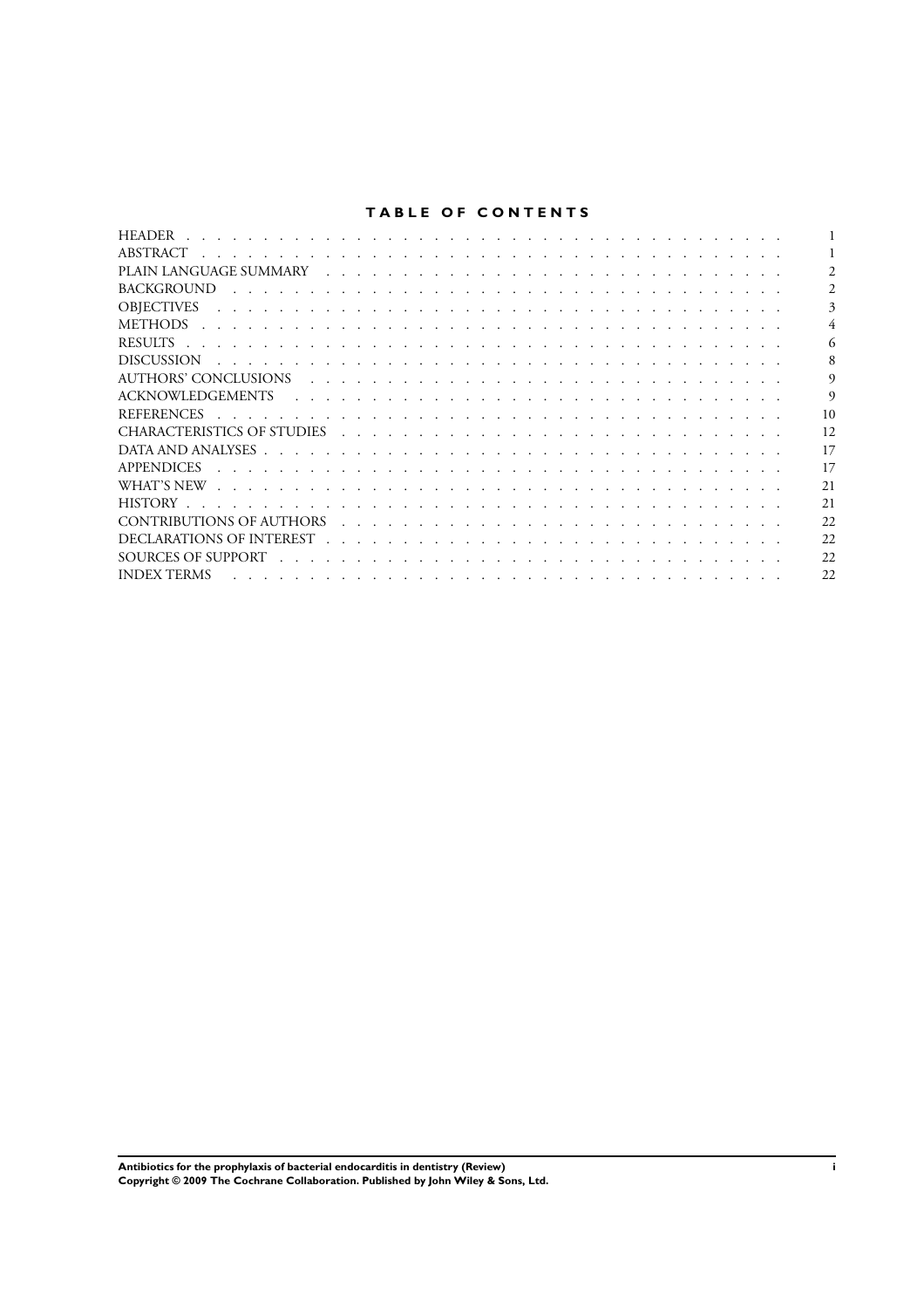**[Intervention Review]**

# **Antibiotics for the prophylaxis of bacterial endocarditis in dentistry**

Richard Oliver $^1$ , Graham J Roberts $^2$ , Lee Hooper $^3$ , Helen V Worthington $^4$ 

<sup>1</sup>Department of Oral and Maxillofacial Surgery, School of Dentistry, The University of Manchester, Manchester, UK. <sup>2</sup>Department of Paediatric Dentistry, Eastman Dental Institute, London, UK. <sup>3</sup>School of Medicine, Health Policy & Practice, University of East Anglia, Norwich, UK. <sup>4</sup>Cochrane Oral Health Group, MANDEC, School of Dentistry, The University of Manchester, Manchester, UK

Contact address: Richard Oliver, Department of Oral and Maxillofacial Surgery, School of Dentistry, The University of Manchester, Higher Cambridge Street, Manchester, M15 6FH, UK. [richard.j.oliver@manchester.ac.uk](mailto:richard.j.oliver@manchester.ac.uk). (Editorial group: Cochrane Oral Health Group.)

*Cochrane Database of Systematic Reviews*, Issue 2, 2009 (Status in this issue: *Unchanged*) Copyright © 2009 The Cochrane Collaboration. Published by John Wiley & Sons, Ltd. DOI: 10.1002/14651858.CD003813.pub3 **This version first published online:** 8 October 2008 in Issue 4, 2008.

**Last assessed as up-to-date:** 23 July 2008. (Help document - [Dates and Statuses](http://www3.interscience.wiley.com/cgi-bin/mrwhome/106568753/DatesStatuses.pdf) explained)

**This record should be cited as:** Oliver R, Roberts GJ, Hooper L, Worthington HV. Antibiotics for the prophylaxis of bacterial endocarditis in dentistry. *Cochrane Database of Systematic Reviews* 2008, Issue 4. Art. No.: CD003813. DOI: 10.1002/14651858.CD003813.pub3.

# **A B S T R A C T**

# **Background**

Infective endocarditis is a severe infection arising in the lining of the heart with a high mortality rate.

Many dental procedures cause bacteraemia and it was believed that this may lead to bacterial endocarditis (BE) in a few people. Guidelines in many countries have recommended that prior to invasive dental procedures antibiotics are administered to people at high risk of endocarditis. However, recent guidance by the National Institute for Health and Clinical Excellence (NICE) in England and Wales has recommended that antibiotics are not required.

# **Objectives**

To determine whether prophylactic antibiotic administration compared to no such administration or placebo before invasive dental procedures in people at increased risk of BE influences mortality, serious illness or endocarditis incidence.

#### **Search strategy**

The search strategy from the previous review was expanded and run on MEDLINE (1950 to June 2008) and adapted for use on the Cochrane Oral Health, Heart and Infectious Diseases Groups' Trials Registers, as well as the following databases: CENTRAL (*The Cochrane Library* 2008, Issue 2); EMBASE (1980 to June 2008); and the *meta*Register of Controlled Trials (to June 2008).

### **Selection criteria**

Due to the low incidence of BE it was anticipated that few if any trials would be located. For this reason, cohort and case-control studies were included where suitably matched control or comparison groups had been studied. The intervention was the administration of antibiotic compared to no such administration before a dental procedure in people with an increased risk of BE. Cohort studies would need to follow those at increased risk and assess outcomes following any invasive dental procedures, grouping by whether prophylaxis was received. Included case-control studies would need to match people who had developed endocarditis (and who were known to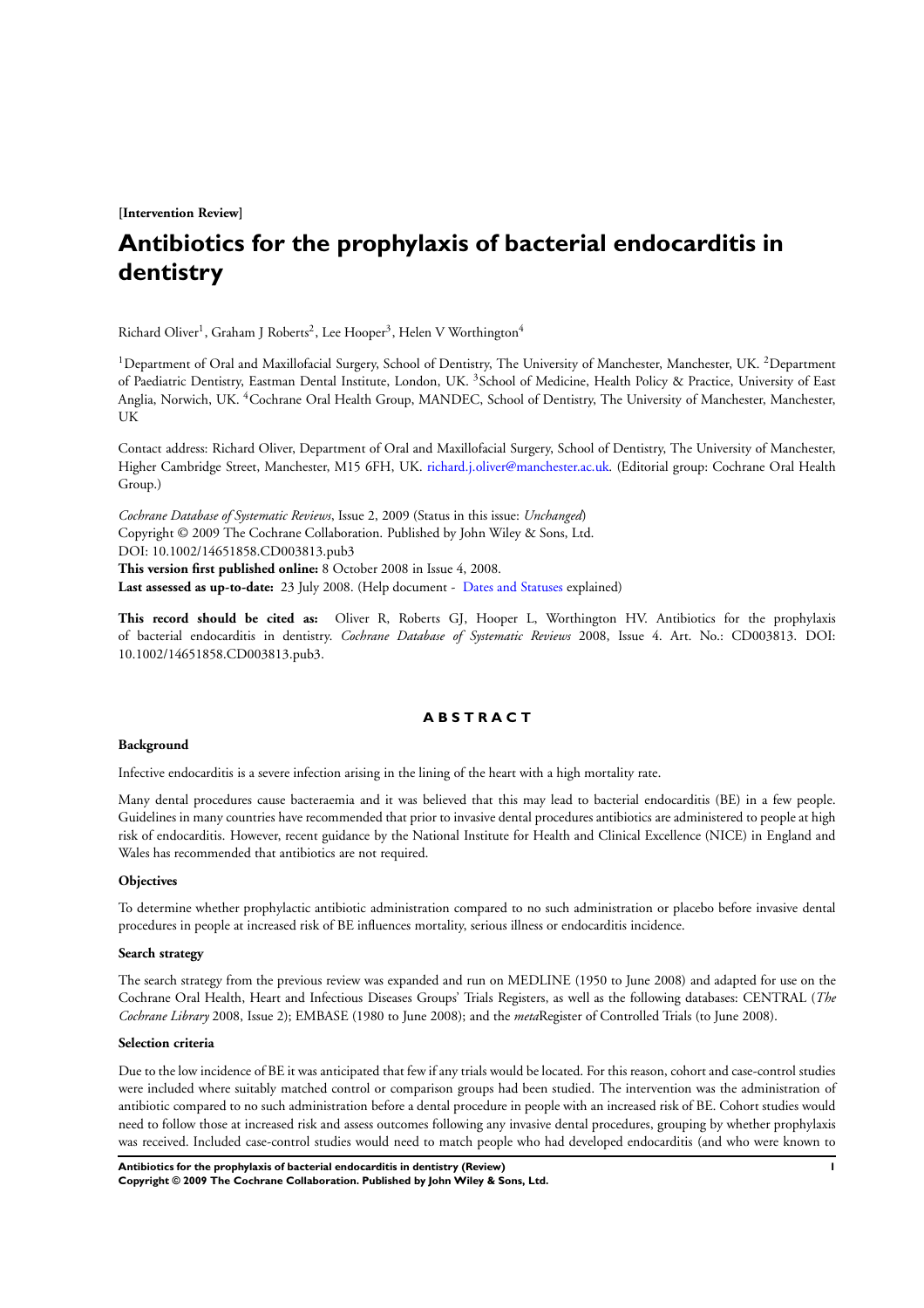be at increased risk before undergoing an invasive dental procedure preceding the onset of endocarditis) with those at similar risk but who had not developed endocarditis. Outcomes of interest were: mortality or serious adverse event requiring hospital admission; development of endocarditis following any dental procedure in a defined time period; development of endocarditis due to other nondental causes; any recorded adverse events to the antibiotics; and cost implications of the antibiotic provision for the care of those patients who develop endocarditis.

### **Data collection and analysis**

Two review authors independently selected studies for inclusion, then assessed quality and extracted data from the included study.

### **Main results**

No randomised controlled trials (RCTs), controlled clinical trials (CCTs) or cohort studies were included. One case-control study met the inclusion criteria. It collected all the cases of endocarditis in The Netherlands over 2 years, finding a total of 24 people who developed endocarditis within 180 days of an invasive dental procedure, definitely requiring prophylaxis according to current guidelines and who were at increased risk of endocarditis due to a pre-existing cardiac problem. This study included participants who died because of the endocarditis (using proxys). Controls attended local cardiology outpatient clinics for similar cardiac problems, had undergone an invasive dental procedure within the past 180 days and were matched by age with the cases. No significant effect of penicillin prophylaxis on the incidence of endocarditis could be seen. No data were found on other outcomes.

### **Authors' conclusions**

There remains no evidence about whether penicillin prophylaxis is effective or ineffective against bacterial endocarditis in people at risk who are about to undergo an invasive dental procedure. There is a lack of evidence to support previously published guidelines in this area. It is not clear whether the potential harms and costs of antibiotic administration outweigh any beneficial effect. Ethically practitioners need to discuss the potential benefits and harms of antibiotic prophylaxis with their patients before a decision is made about administration.

# **P L A I N L A N G U A G E S U M M A R Y**

# **Antibiotics for the prophylaxis of bacterial endocarditis in dentistry**

There is no evidence about whether antibiotic prophylaxis is effective or ineffective against bacterial endocarditis in people at risk who are about to undergo an invasive dental procedure.

There is a lack of evidence to support previously published guidelines in this area. It is not clear whether the potential harms and costs of antibiotic administration outweigh any beneficial effect. Ethically practitioners need to discuss the potential benefits and harms of antibiotic prophylaxis with their patients before a decision is made about administration.

# **B A C K G R O U N D**

Infective endocarditis is a rare disease caused by infected vegetations (growths) which often occurs on previously damaged or congenitally malformed cardiac valves or endocardium (heart lining). There is a generally accepted incidence of approximately 10 per 100,000 of the population per year. It is a life-threatening condition with a mortality of up to 30% even with antibiotic therapy ( [Delahaye 1995;](#page-11-0) [Netzer 2000](#page-11-0); [Verheul 1993](#page-11-0)). The infecting organisms are usually bacteria but less commonly are fungi, particularly of the Candida species, which may enter the blood via a number of portals. Bacterial endocarditis (BE) is infective endocarditis caused by bacteria which enter the blood (bacteraemia). Bacteria

may enter the blood through a variety of portals especially mucosal surfaces. The gingiva and periodontal ligament which surrounds all teeth is almost constantly a degree of inflammation and as such a potential point of entry for bacteria within the blood. Indeed, it has been demonstrated that everyday activities such as toothbrushing cause bacteraemia [\(Lucas 2000](#page-11-0); [Roberts 1999\)](#page-11-0).

# **Dentistry and endocarditis**

The incidence of BE is low and the proportion of cases arising as a result of dental treatment is arguable, estimated to be as low

**Antibiotics for the prophylaxis of bacterial endocarditis in dentistry (Review) 2 Copyright © 2009 The Cochrane Collaboration. Published by John Wiley & Sons, Ltd.**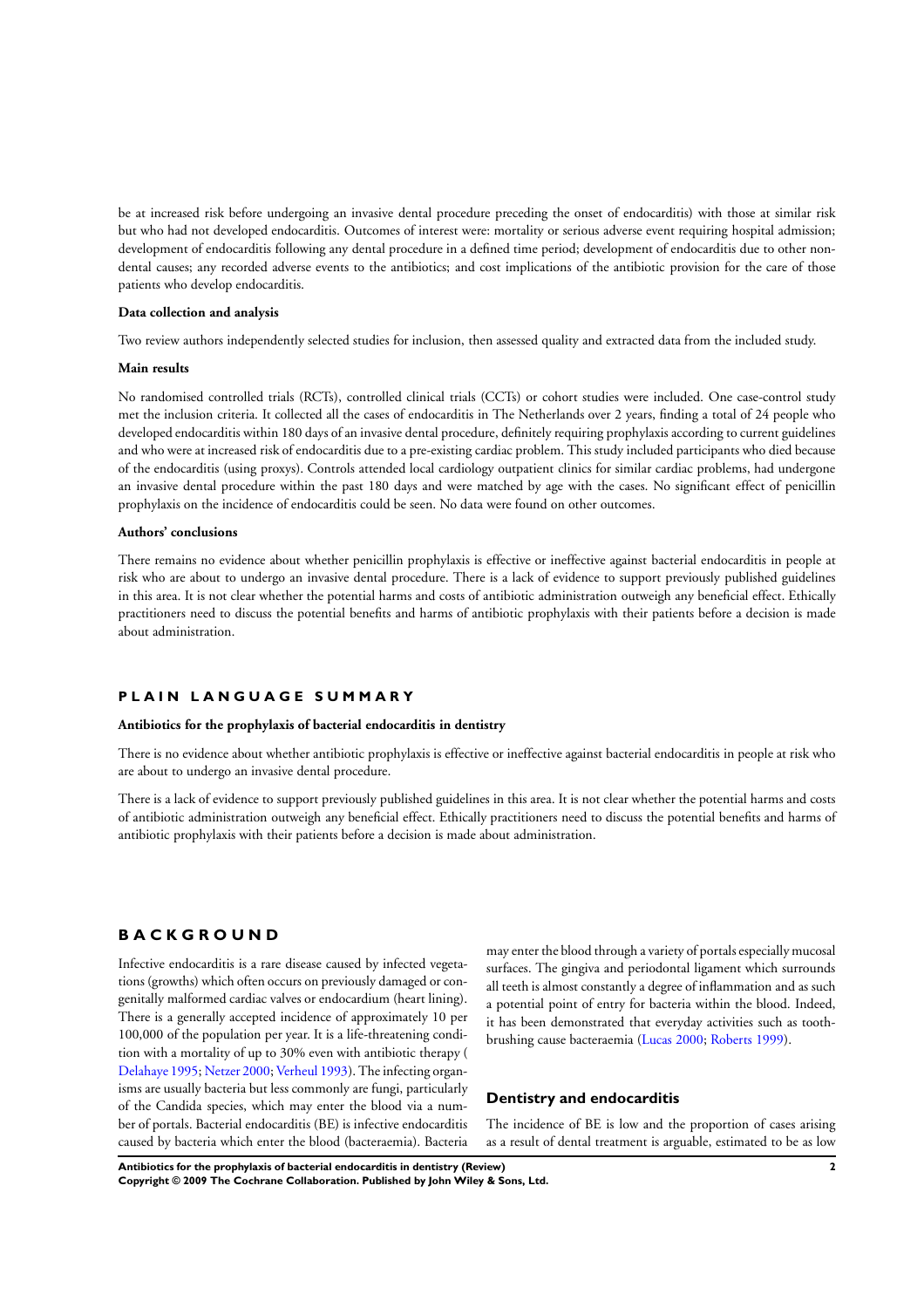as 4% ([Gendron 2000;](#page-11-0) [Gunneroth 1984\)](#page-11-0) and as high as 64% of cases of BE [\(Bennis 1995](#page-11-0)). Although dental procedures are commonly implicated in the causation of endocarditis, the number of cases where the temporal relationship can be demonstrated ranges between only 4% and 7.5% of cases [\(Gendron 2000](#page-11-0)).

Most dental procedures cause bacteraemia and it was believed that this may lead to BE. There has been a well established practice of administering antibiotics to patients who are at risk of developing BE prior to procedures during which a bacteraemia may develop and guidelines were published recommending this practice [\(Dajani 1997](#page-11-0); [EWP 1993](#page-11-0)). The rationale for this is that a high circulating dose of antibiotic will prevent the development of an infected vegetation on damaged endocardium and thus prevent endocarditis. However, since this review was first published, both the UK ([Gould 2006](#page-11-0)) and the USA [\(Wilson 2007\)](#page-11-0) have issued updated guidelines which saw a radical sea-change moving away from giving antibiotics to all at risk patients to only advising antibiotics are given to high risk patients. In England and Wales, the National Institute for Health and Clinical Excellence (NICE) recently published guidance on the topic with the bottom line that no antibiotics were required for any interventional procedure (dental or other surgical site) [\(NICE 2008\)](#page-11-0).

### **People at risk**

In the past the majority of patients who developed endocarditis had a known pre-existing cardiac defect; more recently this trend has shifted with nearly half of the cases of endocarditis having no known previous cardiac disease [\(Hoen 2002;](#page-11-0) [Hoen 2006](#page-11-0)). Some patients with no known heart disease may also develop endocarditis, particularly children up to the age of 2 years and intravenous drug users ([Durack 1994\)](#page-11-0). Common cardiac conditions at risk include previous endocarditis, prosthetic heart valves, valvular stenosis, ventricular septal defect and valvular damage following rheumatic fever. Some of these conditions have a higher risk of developing endocarditis, namely previous endocarditis and prosthetic heart valves [\(Durack 1994\)](#page-11-0). In the recent NICE guidance ( [NICE 2008\)](#page-11-0), it was decided not to stratify levels of risk as this has lead to some confusion particularly among dentists, patients were either considered at risk or not.

The above conditions either cause changes in the surface of the heart lining (endocardium) or changes in the blood flow which damage the endocardium and enables organisms in the blood to adhere and multiply forming bacterial vegetations. This leads to a severe systemic illness as well as direct effects on the functioning of the heart. Fragments of the vegetations may break away and become lodged elsewhere in the circulation (embolism).

# **Natural history**

Without antibiotic therapy, infective endocarditis is fatal [\(Durack](#page-11-0) [1994](#page-11-0)). The most common and important complication of endocarditis is heart failure due to the direct effects of the proliferating vegetations on the heart valves which are eventually destroyed. Embolism of fragments of the vegetation can damage organs and tissues including the brain, lung, coronary arteries, spleen and the extremities of the limbs ([Durack 1994](#page-11-0)).

# **Antibiotics**

Despite antibiotics remaining relatively successful in the treatment of infective endocarditis, the incidence of the disease has not altered significantly; nor has the use of prophylactic antibiotics in individuals at risk of BE altered the incidence [\(Durack 1994](#page-11-0)), however this is against a background of a dramatic rise in the numbers of people receiving artificial valves and pacemakers.

Some authorities have questioned the routine use of antibiotics for endocarditis prophylaxis ([Strom 1998\)](#page-11-0), arguing that the adverse effects of antibiotics may outweigh the potential benefits. For example, one study stated that patients receiving penicillin were 5 times more likely to die from an anaphylactic (allergic) reaction than from endocarditis ([Bor 1984\)](#page-11-0), however this study only considered people with mitral valve prolapse who are not at greatly increased risk of endocarditis. The overprescription of antibiotics by the whole medical and veterinary professions has resulted in the emergence of resistance of many organisms to the traditional therapeutic antibiotics available ([SMAC 1997\)](#page-11-0). This is now a major problem globally but the single use of antibiotic for prophylaxis is unlikely to have contributed greatly to this.

A preliminary review of the available literature indicated that the most widely used antibiotics for the prevention of endocarditis are penicillins. Published guidelines recommend a single pre-operative dose (2 g or 3 g) sometimes with a subsequent dose post-operatively [\(Dajani 1997;](#page-11-0) [EWP 1993](#page-11-0)). The original version of the review was limited to penicillins since these were by far the most widely used antibiotic for endocarditis prophylaxis. However, in this update, the scope has been extended to all antibiotics.

# **O B J E C T I V E S**

# **Primary objective**

To determine whether prophylactic antibiotic administration compared to no such administration or placebo before invasive dental procedures in people at risk or at high risk of bacterial endocarditis (BE) influences mortality, serious illness or endocarditis incidence.

**Antibiotics for the prophylaxis of bacterial endocarditis in dentistry (Review) 3 Copyright © 2009 The Cochrane Collaboration. Published by John Wiley & Sons, Ltd.**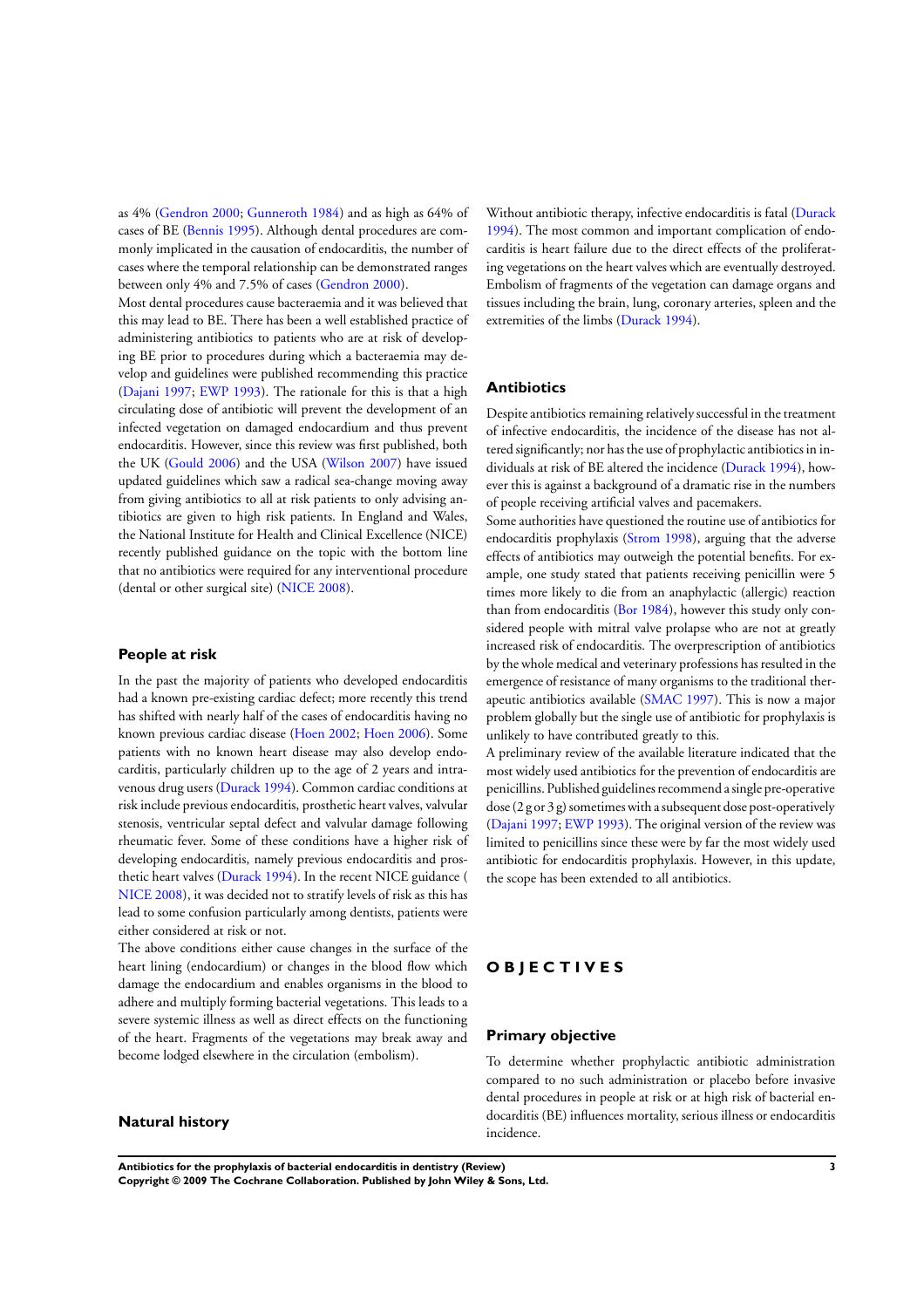# **Secondary objectives**

To determine whether the effect of dental antibiotic prophylaxis differs from no such administration or placebo in people with different cardiac conditions predisposing to raised risk of endocarditis, and in people undergoing different high risk dental procedures, on the effectiveness of antibiotic prophylaxis in people at high risk.

# **Harms**

If there was no evidence from randomised controlled trials or cohort studies on whether prophylactic antibiotic affected mortality or serious illness, and there was evidence from these or case-control studies suggesting that prophylaxis with antibiotic reduced incidence of endocarditis, then the following would have also been assessed: whether the harms of prophylaxis with single antibiotic dose such as penicillin (amoxicillin 2 g or 3 g) before invasive dental procedures compared with no antibiotic or placebo in people at high risk of endocarditis did not differ from the benefits in prevention of endocarditis.

# **M E T H O D S**

# **Criteria for considering studies for this review**

### **Types of studies**

Randomised controlled trials (RCTs) and controlled clinical trials (CCTs) would be included where available. Due to the low incidence of bacterial endocarditis (BE) it was anticipated that few such trials would be found. Cohort and case-control studies were included where suitably matched control or comparison groups had been studied.

# **Types of participants**

# **RCTs and CCTs**

Studies must have included adults or children or both who had any of the following pre-existing cardiac defects (i.e. patients known to be at risk): congenital heart defects, a history of rheumatic fever, and those at high risk with prosthetic heart valves (tissue and mechanical), or who had had endocarditis previously. People with pacemakers (and no other risk factors) were excluded.

The dental procedures which the patients may have undergone in the studies included: supragingival and subgingival scaling of teeth, extensive restorations of teeth, endodontics, oral surgery

including dental extractions. Procedures performed under local and general anaesthetic were considered.

### **Types of interventions**

### **RCTs and CCTs**

The prime intervention assessed was the administration of an antibiotic, compared with no such administration or placebo, before a dental procedure. Studies in which an antibiotic was administered post-operatively were included if this was part of a protocol in which the antibiotic was administered pre-operatively. The antibiotics could be administered by oral, intravenous or intramuscular routes but not topical.

Co-interventions may have included the following procedures: the use of mouthwash pre-operatively or the mechanical cleaning of teeth.

### **Types of outcome measures**

# **RCTs and CCTs**

The primary outcome measures were.

(1) Mortality or serious adverse events (from any cause) requiring hospital admission.

(2) The development of endocarditis following any dental procedure in a defined time period.

(3) The development of endocarditis due to other non-dental causes.

The secondary outcome measures were.

(1) Any recorded adverse events to the antibiotics.

(2) Cost implications of antibiotic provision for prophylaxis compared with the cost of care of those extra patients who develop endocarditis.

Assessment of harms would have included all studies where potentially serious (such as would be expected to result in hospitalisation) or fatal side effects of a single antibiotic dose had been reported or assessed. Studies included would have been any studies already included in the review, as well as randomised controlled trials, cohort studies, case-control studies, uncontrolled trials, case series and case reports.

### **Characteristics of included cohort studies and case-control studies**

Cohort studies to be included would fulfil the following criteria: Participants were people at high risk of endocarditis (as above). Their progress was followed (no minimum time period) and invasive dental procedures carried out, use (or not) of prophylactic antibiotics at these visits and occurrence or not of BE, death or serious illness were recorded (as a minimum). It would have been possible to compare incidence of BE, death or serious illness in

**Antibiotics for the prophylaxis of bacterial endocarditis in dentistry (Review) 4 Copyright © 2009 The Cochrane Collaboration. Published by John Wiley & Sons, Ltd.**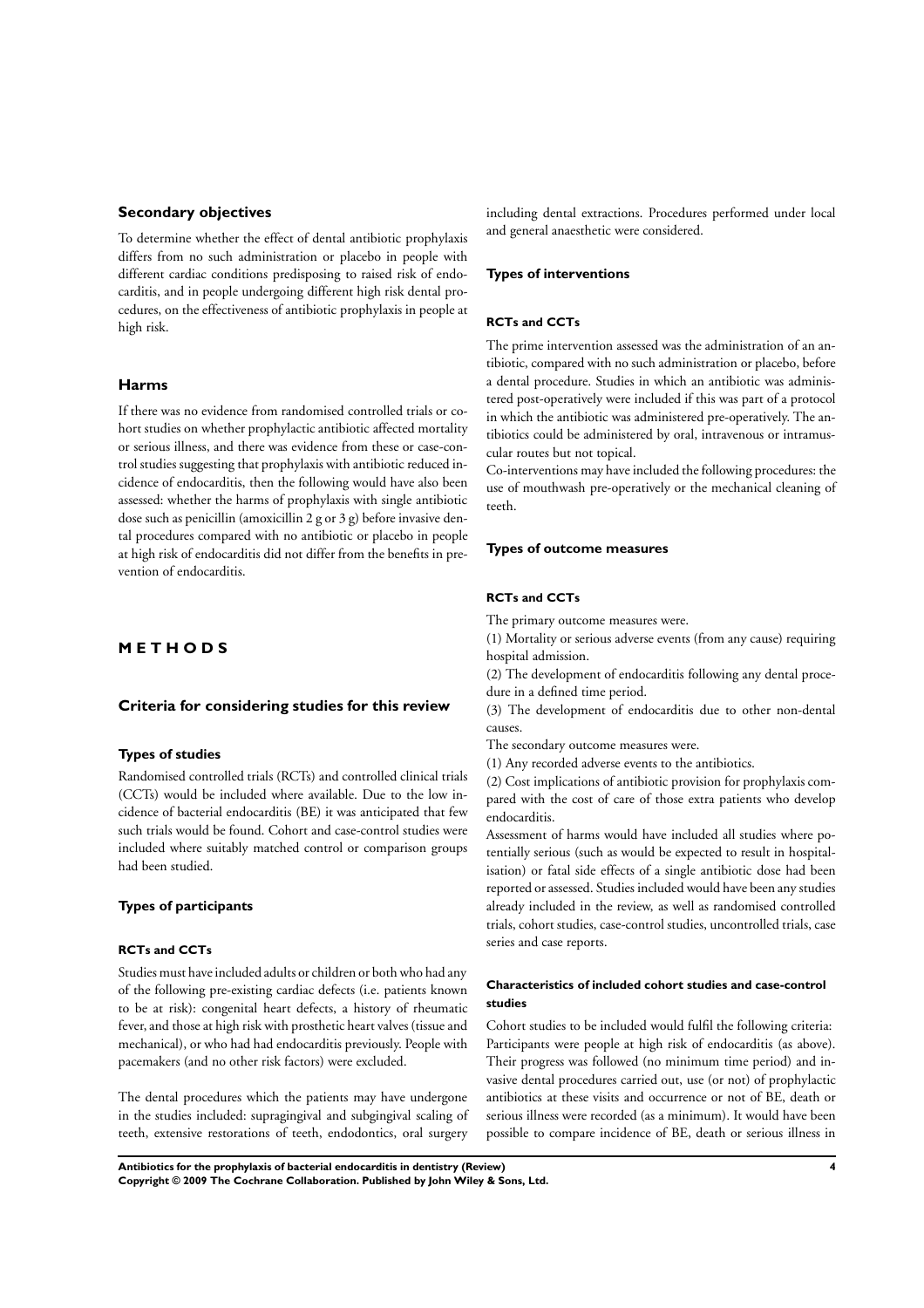those who received invasive dental procedures with and without antibiotics.

Case-control studies included fulfilled the following criteria: The groups compared included a group of people at high risk of endocarditis who do develop BE, and a group of people at high risk of endocarditis who do not develop BE. Information was provided on the numbers of people in each group who had undergone invasive dental procedures within a (stated) set period, and the numbers who had received antibiotic prophylaxis concomitant with that dentistry. Post-hoc it was decided that studies which excluded cases when they died due to endocarditis would be excluded as around 20% of people who contract endocarditis will die of it and these participants may be different from those who do not die.

### **Search methods for identification of studies**

A comprehensive search of the literature was performed. Articles in languages other than English were only excluded if they could not be translated into English.

The search strategy from the original review was developed on MEDLINE (1950 to June 2008) and adapted for use on the Cochrane Oral Health, Heart and Infectious Diseases Groups' Trials Registers, as well as the following databases: Cochrane Central Register of Controlled Trials (CENTRAL) (*The Cochrane Library* 2008, Issue 2); EMBASE (OVID) (1980 to June 2008); and the *meta*Register of Controlled Trials ( [http:/ / www.controlled](http://www.controlled-trials.com/)[trials.com/](http://www.controlled-trials.com/)) (June 2008). *See* [Appendix 1](#page-18-0); [Appendix 2](#page-19-0); and [Appendix 3.](#page-21-0)

It was decided that, if harms of treatment were assessed, a search specifically to find papers on harms of the doses of amoxicillin or other antibiotics commonly recommended in previous US and UK guidelines ([Dajani 1997](#page-11-0); [EWP 1993](#page-11-0); [Gould 2006;](#page-11-0) [Wilson](#page-11-0) [2007](#page-11-0)) would be run on MEDLINE and EMBASE, and references suggested in*Meyler's Side Effects of Drugs*[\(Aronson 2006](#page-11-0)) collected, but this was not carried out.

# **Data collection and analysis**

### **Inclusion/exclusion criteria**

Study titles and abstracts obtained from the search were screened for inclusion independently by two review authors. The review authors were not blinded to the authors, institution or journal. Full text papers retrieved were similarly screened for inclusion independently by two review authors. The inclusion criteria were as stated above. Disagreements over inclusion were resolved by discussion; if agreement could still not be reached it was intended that the paper would be taken to a third party, but this did not occur.

### **Data extraction**

Data and quality information were extracted by two review authors independently onto a custom designed data collection form. Briefly, in addition to bibliographic details of the paper, the key items of data were the study design, country of origin, details of the antibiotic intervention, study population details including risk factors and type of dental procedure. The outcome data collected from randomised controlled trials (RCTs) and controlled clinical trials (CCTs) included number of deaths; number of hospital admissions; the number of serious illnesses that would be expected to result in hospital admission; the number of cases of endocarditis; any other adverse events noted; and the number of people originally randomised to each group. The outcome data collected from cohort studies would have included the same information as for RCTs plus adjusted odds ratios or risk ratios and information on which factors were adjusted for. The outcome data collected from case-control studies included the adjusted odds ratio of a person at high risk of endocarditis having had antibiotic prophylaxis before invasive dentistry before either developing endocarditis (cases) or not (controls). Authors were contacted for further details of their studies, as well as to assess inclusion where necessary.

### **Assessment of study quality**

Included studies were ranked according to study design: RCT, CCT, cohort, case-control. Analysis of quality was based on the assessment of Downs and Black ([Downs 1998\)](#page-11-0), and included external validity (representativeness of the populations studied) and internal validity (blinding, validity of outcome measures, similarity of the groups compared, similarity of timing, randomisation, allocation concealment and losses to follow up). Where data appeared ambiguous or incomplete, the study authors would have been contacted.

### **Data analysis**

It was planned that data on the number of patients with each outcome event, by allocated treatment group (RCTs) or quantile (cohort studies) would be sought. We aimed to calculate a pooled estimate of the treatment effect for each outcome (separately) across RCTs, CCTs, cohort studies and case-control studies in randomeffects meta-analysis, as an odds ratio (the ratio of odds in the prophylaxis group to the odds in the no prophylaxis group), since the odds ratio is the only good measure of association that works across prospective studies and case-control studies ([Fleiss 1981](#page-11-0)). Heterogeneity between trial results was to be tested for using a standard  $Chi<sup>2</sup>$  test, and considered significant where  $P < 0.1$ . For case-control studies it was planned that the odds of antibiotic prophylaxis before dental treatment in the previous 3 months for cases and controls would not be pooled with data from other types of studies. It was planned that if harm data were collected they would be tabulated according to study design, but not pooled.

For amoxicillin, if sufficient data were available, then the interventions of 2 g and 3 g amoxicillin would be considered separately.

**Antibiotics for the prophylaxis of bacterial endocarditis in dentistry (Review) 5 Copyright © 2009 The Cochrane Collaboration. Published by John Wiley & Sons, Ltd.**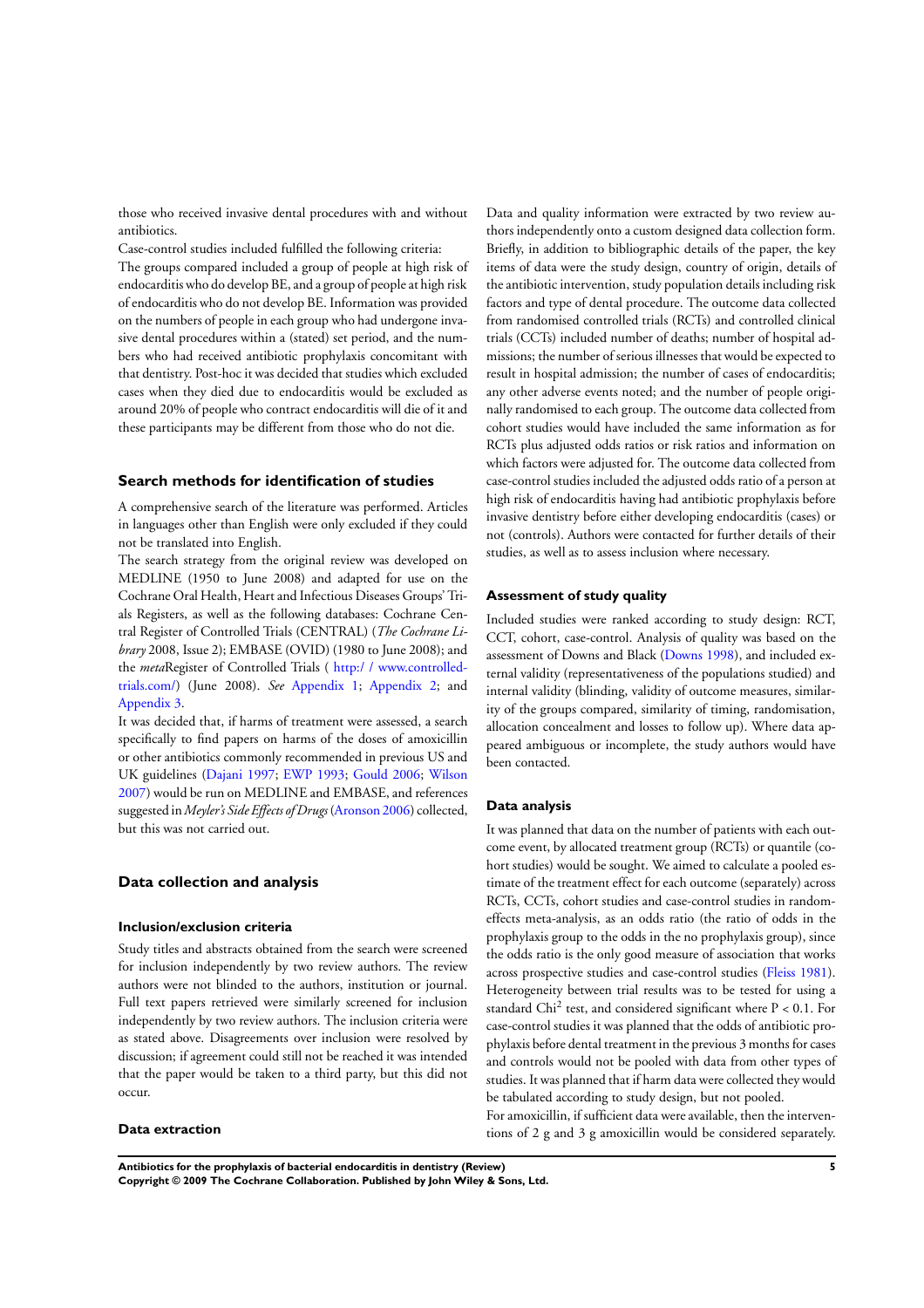Also, if appropriate, subgrouping would be used to explore the effects of different underlying causes of at risk and high risk status for endocarditis, and of different invasive dental techniques.

It was also planned that sensitivity analysis would be carried out on any pooled analyses, removing studies where there appeared to be significant differences in risk factors for endocarditis between the groups compared and where this had not been adequately adjusted for.

# **R E S U L T S**

## **Description of studies**

# See:[Characteristics of included studies;](#page-14-0)[Characteristics of excluded](#page-15-0) [studies.](#page-15-0)

In the original search for the review a total of 980 references were initially identified by the above search strategy. The updated search in 2008 revealed an additional 70 references. Assessment of the titles and abstracts, where available, resulted in 118 references; all of which were obtained in full text. A further 83 were rejected since they were clearly discussion papers, editorials or guidelines. A total of 35 references were assessed for inclusion in duplicate. Of these full papers, 34 were eventually excluded (*see* [Characteristics](#page-15-0) [of excluded studies](#page-15-0) for further details). In particular, one potentially useful cohort study was identified but excluded as it was not possible to separate out those who received prophylaxis or not before dental treatment ([Gersony 1977\)](#page-11-0). Several case-control studies were identified where only some of the cases were at high risk from endocarditis before dental treatment ([Strom 1998B](#page-11-0); [Strom 2000](#page-11-0)). It was evident that there were many review articles, commentaries and guidelines but few primary studies.

No randomised controlled trials (RCTs) were identified, nor were any other controlled trials (quasi-randomised, historically controlled) or cohort studies identified. Three case-control studies were initially included [\(Imperiale 1990;](#page-11-0) [Lacassin 1995](#page-11-0); [Van der](#page-11-0) [Meer 1992\)](#page-11-0) however on discussion with editors of the Cochrane Oral Health Group it was decided that two of these, [Imperiale](#page-11-0) [1990](#page-11-0) and [Lacassin 1995](#page-11-0), might have been severely biased and so should be excluded. In these studies people with endocarditis ('cases') who died, about 20% of potential cases in both studies, were not included. Excluding this group, whose characteristics may have been very different from those cases who survived endocarditis, from the cases, but not from the controls (where many fewer people are likely to have died), will have made the characteristics of the two groups very different. Thus only one case-control study was included in this review, [Van der Meer 1992](#page-11-0).

The [Van der Meer 1992](#page-11-0) study collected details of all of the 349 people who developed definite native-valve endocarditis in The Netherlands over a 2-year period (1st November 1986 to 1st November 1988). Cases were eligible if they had previously had congenital heart disease, coarctation of the aorta, rheumatic or other valvular dysfunction, or mitral valve prolapse with mitral regurgitation. They had to have undergone a medical or dental procedure that required prophylaxis within 180 days of the onset of symptoms of endocarditis. Proxy responders (spouses or general practitioners) were used where cases were too ill to be interviewed or had died.

Controls had not been diagnosed with endocarditis but had one of the cardiac conditions and were outpatients at cardiology departments of one of five hospitals. Controls were matched for age (within the same 5-year age category) and had undergone a medical or dental procedure within 180 days of their interview. A random sample of potential controls was drawn, and where there were at least four controls per case all were contacted. Where there were fewer than four controls a further random sample was drawn.

For both groups all information about invasive procedures and use of prophylaxis was checked with medical or dental specialists and pharmacists.

# **Risk of bias in included studies**

The included study used a case-control design.

### **External validity**

Good (included all people with a pre-existing cardiac risk who developed endocarditis within Holland over a given period, and had had relevant dental interventions within 180 days, controls were people with similar pre-existing cardiac risk factors from several hospitals).

### **Internal validity**

- Blinding not done (as this was not an intervention study).
- Validity of outcome measures good. (Endocarditis was defined by the diagnostic criteria of [Von Reyn 1981](#page-11-0), and it was checked that controls had not developed endocarditis. Appropriateness of antibiotic prophylaxis was checked with medical, dental and pharmacy staff, and assessed against The Netherlands Heart Foundation recommendations, 6 of 8 cases and 15 of 26 controls were administered prophylaxis in keeping with these recommendations, and the remaining 2 of 8 cases and 11 of 26 controls were administered prophylaxis which were considered equivalent (though the exact criteria for equivalence were not described.))
- Similarity of the groups compared unclear (type of cardiac risk factor, sex not described for the subgroup who had had a dental procedure, and type of dental intervention appears different in the cases and controls, but cases and controls matched for age).

**Antibiotics for the prophylaxis of bacterial endocarditis in dentistry (Review) 6 Copyright © 2009 The Cochrane Collaboration. Published by John Wiley & Sons, Ltd.**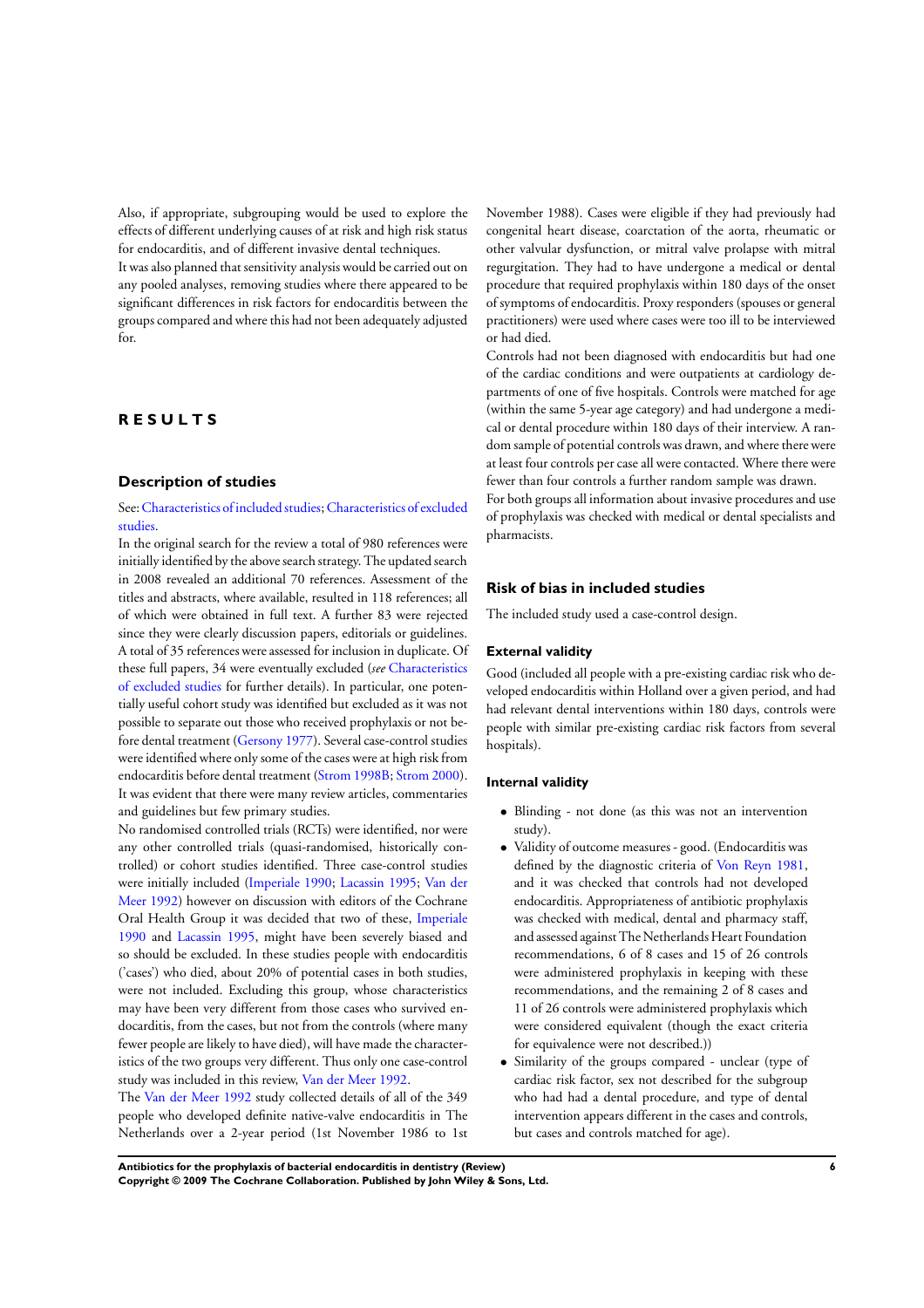- Similarity of timing good (both groups were required to have undergone invasive dental techniques within 180 days of onset of symptoms/interview and data are split by time period for both groups).
- Randomisation not done (this is an observational study, it is entirely possible that as the dentist is deciding whether to give prophylaxis or not on the basis of the information held about the patient in front of him or her that those patients appearing frailer may have been more likely to receive prophylaxis).
- Allocation concealment not done (this is an observational study).
- Losses to follow up moderate (cases who were very ill or who died were included via use of proxy responders, however this did not occur for the 53/889 controls who died).

Overall the observational and retrospective nature of the design conferred a substantial risk of bias.

# **Effects of interventions**

In the included case-control study [\(Van der Meer 1992](#page-11-0)) of the 349 people with definite native-valve endocarditis, 197 had previous heart disease (proxy responders were interviewed for 10 of these). Of these 54 had undergone a medical or dental procedure with an indication for prophylaxis within the past 180 days, of whom in six a causal relationship was ruled out as it was unlikely that the agent isolated from the blood originated in the area of the procedure. Of the 48 people with endocarditis left, 44 had undergone dental procedure which the paper identified as having a definite (24) or possible (20) indication for prophylaxis (none of these cases had used a proxy responder). Indications for definite prophylaxis were dental extractions and dental root work, while indications for possible prophylaxis were defined as dental scaling.

Of 889 potential controls who were sent an introductory letter, 689 were ineligible (53 had died, 29 had a prosthetic heart valve, 62 could not be located, 102 could not be contacted by phone and 418 had not undergone an invasive dental or medical procedure within the past 180 days), the remaining 200 were interviewed by phone 2 to 5 days later. 181 of these controls had undergone a dental procedure with definite (79) or possible (102) indication for prophylaxis.

Seven of 24 cases and 16 of 79 controls had had appropriate prophylaxis for a dental procedure requiring definite prophylaxis within 180 days.

The characteristics of the cases and controls were not well described as those who had received a dental procedure (rather than a medical one) were not separated out in the publication (the separated data were provided by Professor Van der Meer). The median time between a dental procedure requiring definite prophylaxis and onset of endocarditis was 10 days in the cases, and the median time between a dental procedure requiring definite prophylaxis and interview was 71 days in controls (data missing for 12 controls). The procedure was apical surgery in 1 case (4%) and 1 control (1%), dental avulsion in 1 case (4%) and 12 controls (15%), dental extraction in 9 cases (38%) and 15 controls (19%), dental abscess in 1 case (4%) and 1 control (1%), removal of subgingival calculus in 3 cases (13%) and 8 controls (33%), removal of calculus plus polishing of teeth in 6 cases (25%) and 34 controls (43%), root canal therapy in 3 cases (13%) and 8 controls (10%).

Including the cases and controls undergoing either definite or possible indication for prophylaxis, and including the 4 cases and 19 controls who underwent a non-dental indication, 69% of cases were male, 55% of controls. The median age of this larger group was 41 years for cases and 40 for controls (controls were agematched).

Seven of 21 cases and 9 of 46 controls had had appropriate prophylaxis for a dental procedure requiring definite prophylaxis within 90 days. Seven of 44 cases and 17 of 181 controls had had appropriate prophylaxis for a dental procedure requiring definite or possible prophylaxis within 180 days. Seven of 32 cases and 9 of 100 controls had had appropriate prophylaxis for a dental procedure requiring definite or possible prophylaxis within 90 days. No information was presented on the adjunctive use of mouthwash.

In each of these ways of assessing the data the proportion of those receiving prophylaxis was greater in the cases than in the controls. Translating the data so that we assess the odds of developing endocarditis in those receiving prophylaxis compared with those not receiving prophylaxis we find an odds ratio (OR) which is not significantly different from one for any of the groupings (OR 1.62, 95% confidence interval (CI) 0.57 to 4.57 for those with a definite indication for prophylaxis over 180 days). Similarly, if we include the data from the two excluded case-control studies ( [Imperiale 1990;](#page-11-0) [Lacassin 1995](#page-11-0)) that were originally included in this review (between the three studies 59 participants developed endocarditis of 67 people receiving appropriate prophylaxis and 148 people not receiving prophylaxis) we still find no significant protection of prophylaxis against endocarditis (OR<sub>random</sub>-effects 0.56, 95% CI 0.15 to 2.15).

Only four cases developed endocarditis following non-dental medical interventions (within the past 180 days and with pre-existing cardiac indications for the use of prophylaxis), so assessment of the effects of prophylaxis in these cases was not possible.

It is unclear whether antibiotic prophylaxis is effective or ineffective against bacterial endocarditis in people at risk who are about to undergo an invasive dental procedure.

No studies were located that assessed mortality, serious adverse events requiring hospital admission, other adverse events or cost implications of treatment.

Because no significant protective effect of antibiotic prophylaxis was seen against endocarditis, we did not do a wide ranging search to pool information on the potential harmful effects of antibiotic prophylaxis, as pre-specified in the protocol.

**Antibiotics for the prophylaxis of bacterial endocarditis in dentistry (Review) 7 Copyright © 2009 The Cochrane Collaboration. Published by John Wiley & Sons, Ltd.**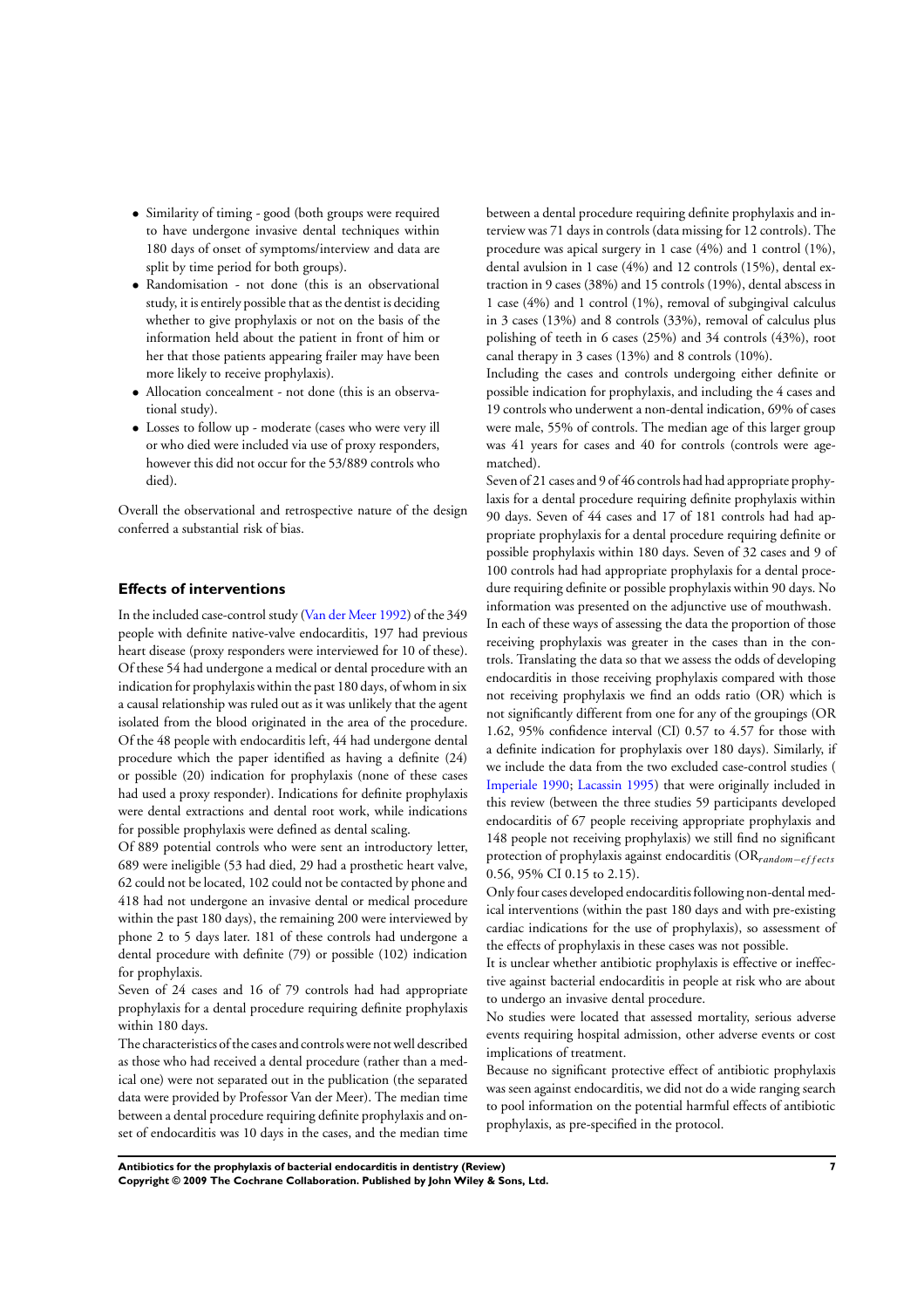# **D I S C U S S I O N**

The previous version of this review was confined to penicillins for the prophylaxis of endocarditis in dentistry. This update has extended the search to include all antibiotics but no further studies were identified in addition to the ones in the original review.

The one included case-control study, which included all of the people in The Netherlands who developed endocarditis following an invasive dental procedure while at known cardiac risk over a 2-year period (24 individuals who underwent a procedure definitely requiring prophylaxis, and a further 20 which may possibly have required prophylaxis), provides no conclusive evidence about whether antibiotic prophylaxis is effective or ineffective against bacterial endocarditis in such high risk individuals about to undergo an invasive dental procedure.

There are currently insufficient primary data to know whether antibiotic prophylaxis before invasive dental procedures in people at high risk of endocarditis does actually prevent endocarditis, deaths or other serious illness. As the usefulness of prophylaxis could not be established, we have not examined, in detail, the harms of antibiotic administration; this would be a systematic review in itself. Such a review would, however, be extremely valuable and could potentially be used by a wide-spectrum of research workers and other systematic reviews. In the absence of a systematic review on the harms of penicillins, the most authoritative source is *Meyler's Side Effects of Drugs* ([Aronson 2006\)](#page-11-0).

The range of potential side effects from the administration of antibiotics is vast, largely with a hypersensitive aetiology but some direct toxic effects may also occur. All four types of hypersensitivity reaction have been reported with the use of penicillins including the most severe reaction, anaphylactic shock, and other type I reactions including allergic bronchial obstruction, allergic rhinitis and angio-oedema; haemolytic anaemia, type II, has been recorded; drug fever, a type III reaction and the delayed type hypersensitivity (type IV) of allergic dermatitis [\(Aronson 2006](#page-11-0)). Hypersensitivity reactions are reported to occur in between 1% and 10% of patients treated [\(Aronson 2006\)](#page-11-0); the incidence of anaphylaxis is between 1 in 2500 and 1 in 10,000 and is fatal in about 10% of those affected [\(Grahame-Smith 2002\)](#page-11-0). Additional reactions reported in association with penicillins include erythema multiforme, fixed drug eruptions and pemphigus vulgaris ([Aronson 2006\)](#page-11-0). However, the lesser reactions may be due to courses of penicillins which are not usually given for endocarditis prophylaxis and there is evidence that some of the side effects are dose- and time-dependent ( [Aronson 2006](#page-11-0)). A hospital based case-control study from Europe and India estimated the incidence of anaphylaxis related to oral amoxicillin to be relatively low at 6 cases per 10,000 and intermediate for parentally administered penicillin at 32 cases per 10,000 [\(Kaufman 2003](#page-11-0)), and is likely to be lower in doses administered orally for one or two doses ([Aronson 2006\)](#page-11-0). A recent report of a UK survey of fatal anaphylaxis after oral amoxicillin by the Medicines and Healthcare Products Regulatory Agency (MHRA) in the UK who monitor adverse drug reactions reported to them concluded that there had been only one reported case of fatal anaphylaxis with oral amoxicillin in 35 years ([Lee 2007](#page-11-0)). Furthermore, this was following a course of 250 mg amixicillin and there are no reported cases of fatal anaphylaxis with a single 3 g dose used for prophylaxis.

On current available data we cannot accurately assess either the presence or size of any beneficial effect of antibiotic prophylaxis in people at cardiac risk who undergo invasive dentistry, nor the scale of the potential side effects, so it is not possible to clearly assess the balance of risk and benefit.

For the original version of this review we canvassed opinion among some healthcare workers with an interest in evidence based care and a separate group of dentists who had attended an evidence based practice course. Those healthcare workers and dentists who were blinded to the details of the intervention and condition, but shown the level of evidence and the non-significant odds ratio, stated that in this circumstance they would attempt to seek out further evidence (randomised controlled trials (RCTs), cohort studies etc) and/or involve their patients in the decision about whether to use the intervention. However, those dentists who were not blinded, who were told that the topic was endocarditis prophylaxis using penicillin, stated that they would use prophylaxis despite the paucity of evidence and cited medico-legal reasons for this decision. It will be interesting how the National Institute for Health and Clinical Excellence (NICE) guideline ([NICE 2008](#page-11-0)) is adhered to by not just dentists but other healthcare professionals to which it applies. A recent study examined the legal situation of claimants contracting endocarditis against dentists who had recently treated them ([Martin 2007](#page-11-0)). The authors concluded that as long as dentists adhere to current published guidelines there is little course for redress and it is eminently defensable in a court of law.

It would be useful to have evidence about the usefulness of antibiotic prophylaxis of endocarditis in dentistry from higher levels of evidence. As the incidence of endocarditis is so low, a randomised controlled trial, run over 2 years, would require approximately 60,000 patients with a cardiac risk factor for endocarditis to be included (a cohort study over 10 years would require approximately 18,000 patients). Such a trial would require an intense international effort.

A larger, well conducted case-control study might be more feasible but would still require a large effort and multicentre participation. If including every endocarditis case in The Netherlands for 2 years produces only 24 appropriate cases then the area or time span covered will be very large indeed. Selection of appropriate controls is probably the most challenging aspect; ideally, as in Van der Meer's study, they would have had dental treatment in a predefined time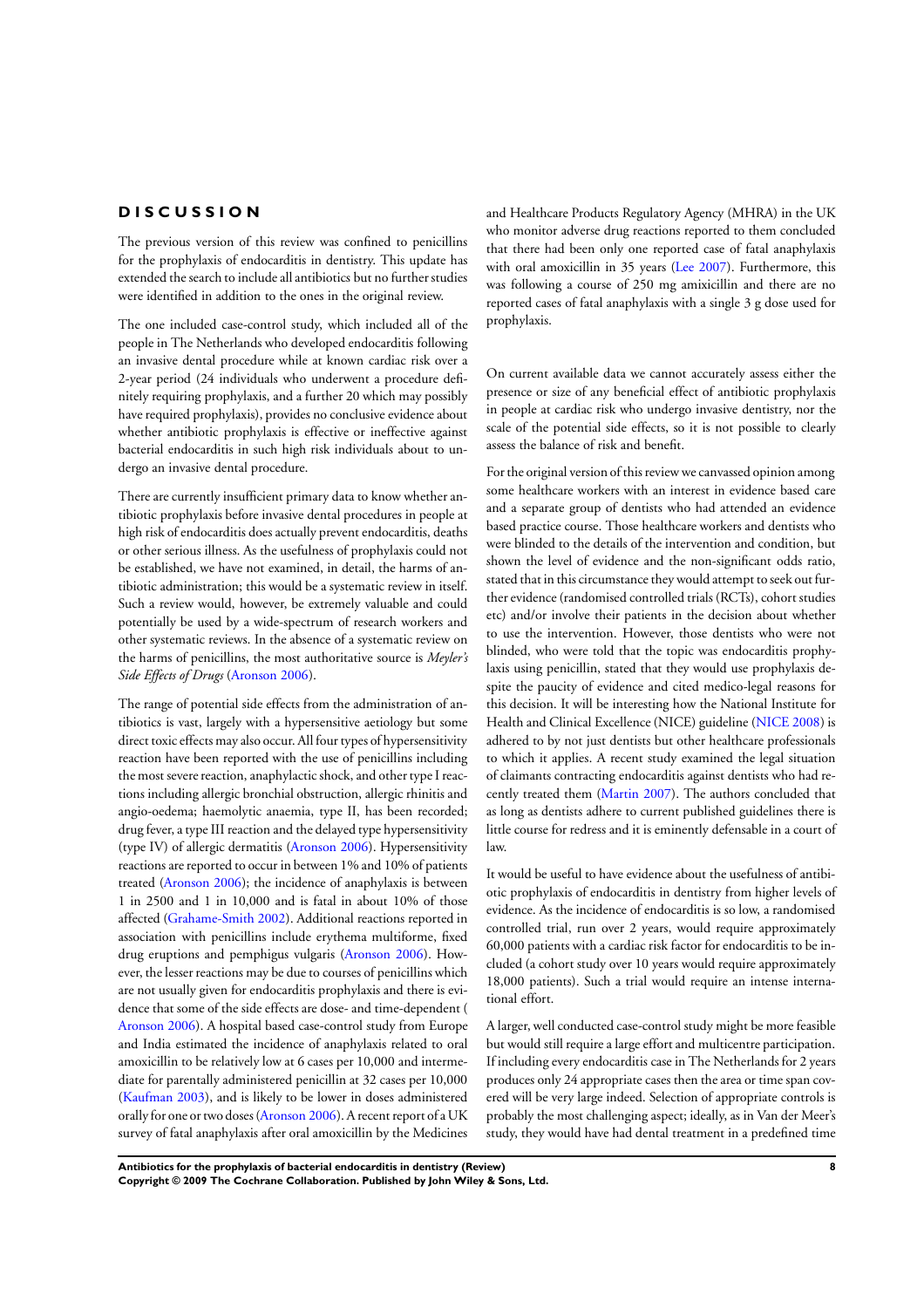and be matched very closely for sex, age and type of cardiac risk factor. Additionally, neither cases nor controls should be excluded for death or serious illness (use of proxy respondents would be ideal and this will require retrospective identification of controls as well as ongoing prospective identification of cases), and dental records would be available and be explicit about the use (or not) of prophylaxis. Full details would be collected on other factors which may compound the risk such as general well being, coexisting medical problems, socio-economic status and oral health status.

The effects of the NICE guidance on the incidence of endocarditis in the UK are going to be monitored using the Hospital Episode Statistics (HES). Tracked over a number of years and compared with the pre-NICE guideline era the incidence of endocarditis might be one method to answer this conundrum in an albeit rather crude fashion.

Another, underexplored area is the cost of prophylaxis both in terms of finance and health. The financial cost to health services of providing large quantities of prophylactic antibiotics must be weighed against the cost of treating patients who develop endocarditis, which although significant, occurs in many fewer patients than those potentially at risk. The health costs need considering, particularly the potential harms of the administration of antibiotics compared to the development of endocarditis. The involvement of health economists would be beneficial. This was explored in depth in the recent NICE guidance.

Despite the varying guidelines produced over the years and the recent significant change recommended by NICE, it is important for medical and dental practitioners to remember that patients remain at risk from developing endocarditis. Many patients will develop endocarditis with organisms that have originated from the oral cavity. Whilst there is no evidence that dental treatment is directly related to the development of the disease or not, nor that prophylactic antibiotics can prevent the development of the disease or not, it would appear logical to recommend that the higest level of oral health should be achieved and maintained in at risk patients.

# **A U T H O R S ' C O N C L U S I O N S**

### **Implications for practice**

There remains no evidence that antibiotic prophylaxis is either effective or ineffective against bacterial endocarditis in people at

risk who are about to undergo an invasive dental procedure which is reflected in recent guidance. There is a lack of evidence to support the previously published guidelines in this area. It is not clear whether the potential harms and costs of penicillin administration outweigh any beneficial effect.

### **Implications for research**

A randomised controlled trial (RCT) would only be feasible in extensive areas of very centralised and organised health care, due to the large numbers of participants with risk factors for endocarditis required. A well designed multicentre cohort or case-control study is possible but would still require a very large and co-ordinated effort, and a great deal of attention would need to be paid to recruiting suitable control participants. These will be most feasible to perform in an area where registers exist so that it is possible to identify all people with current risk factors for endocarditis, randomise or follow their dental histories in detail and identify outcomes completely and accurately.

A systematic review of the harms and costs associated with antibiotic use is needed, and such a review may be useful to assess harms for systematic reviews of a number of different interventions. It would be important to assess the effects of type of antibiotic, route of administration, dose, previous history of reaction and duration of use on the side effects and adverse events experienced by people on antibiotic therapy.

# **A C K N O W L E D G E M E N T S**

Our gratitude goes to Dr Van der Meer (Academic Medical Center, University of Amsterdam) for splitting his data into people who had or had not had a relevant dental intervention, and to Dr Imperiale (Yale University School of Medicine) for his helpful information on his study. Thanks also to the Cochrane Non-Randomised Methods Group, and the Harms subgroup, for support, discussion and ideas about the review. We are grateful to Emma Tavender and Luisa Fernandez of the Cochrane Oral Health Group for excellent support, Sylvia Bickley (Cochrane Oral Health Group), Margaret Burke (Cochrane Heart Group) and Vittoria Lutje (Cochrane Infectious Diseases Group) for kindly searching their specialist registers for us, and Marco Esposito, Helen Worthington, Sylvia Bickley, Jan Clarkson, Paul Coulthard, Jayne Harrison, David Rickard, Robin Richardson, Jan van der Meer, Robin Seymour and Jeremy Bagg for constructive comments on the manuscript.

**Antibiotics for the prophylaxis of bacterial endocarditis in dentistry (Review) 9 Copyright © 2009 The Cochrane Collaboration. Published by John Wiley & Sons, Ltd.**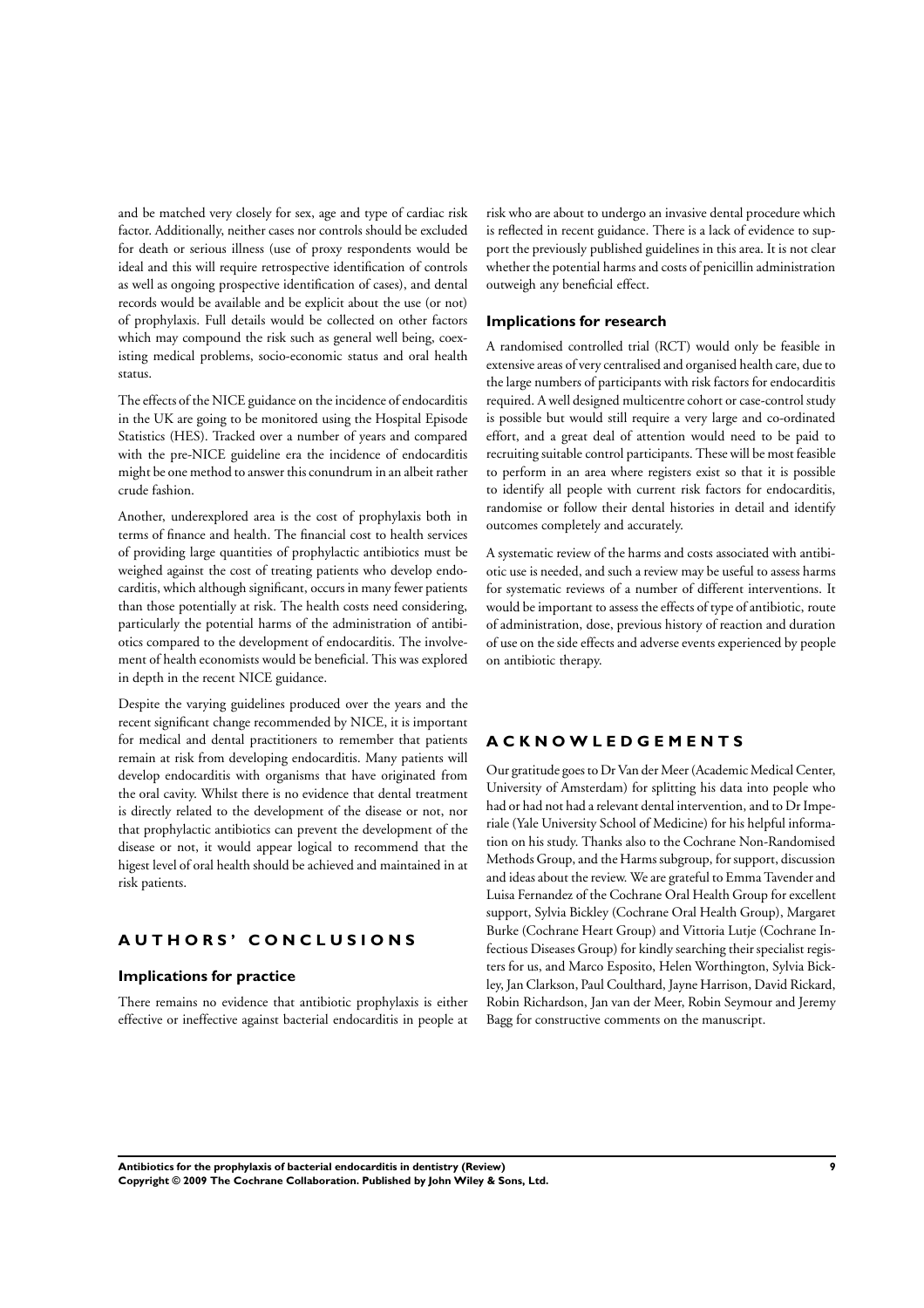# **R E F E R E N C E S**

### <span id="page-11-0"></span>**References to studies included in this review**

### **Van der Meer 1992** *{published and unpublished data}*

Van der Meer JTM, van Wijk W, Thompson J, Vandenbroucke JP, Valkenburg HA, Michel MF. Efficacy of antibiotic prophylaxis for prevention of native-valve endocarditis. *Lancet* 1992;**339**(8786): 135–9.

## **References to studies excluded from this review**

### **Al-Karaawi 2001** *{published data only}*

Al Karaawi ZM, Lucas VS, Gelbier M, Roberts GJ, Dental procedures in children with severe congenital heart disease: A theoretical analysis of prophylaxis and non-prophylaxis procedures. *Heart* 2001;**85**(1): 66–8.

#### **Anonymous 1992** *{published data only}*

Anonymous. Prophylaxis of infectious endocarditis. *Medecine et Maladies Infectieuses* 1992;**22**(Suppl Apr):1–12.

# **Archard 1966** *{published data only}*

Archard HO, Roberts WC. Bacterial endocarditis after dental procedures in patients with aortic valve prostheses. *Journal of the American Dental Association* 1966;**72**:648–2.

# **Bayliss 1983** *{published data only}*

Bayliss R, Clarke C, Oakley C. The teeth and infective endocarditis. *British Heart Journal* 1983;**50**(6):506–12.

# **Bennis 1995** *{published data only}*

Bennis A, Zahraoui M, Izzouzi L, Soulami S, Mehadji BA, Tahiri A, et al.Bacterial endocarditis in Morocco. *Annales de Cardiologie et D'Angeiologie* 1995;**44**(7):339–44.

# **Bhat 1996** *{published data only}*

Bhat AW, Jalal S, John V, Bhat AM. Infective endocarditis in infants and children. *Indian Journal of Pediatrics* 1996;**63**(2):204–9.

### **Biron 1997** *{published data only}*

Biron CR. Despite diligent staff, infective endocarditis surfaces during periodontal treatment. [erratum appears in RDH 1997 Jun;17 (6):67]. *RDH* 1997;**17**(3):42–8.

### **Bonhomme 1992** *{published data only}*

Bonhomme I, Briancon S, Fagnani F. Exploratory economic appraisal of prophylaxis of infective endocarditis. *Medecine et Maladies Infectieuses* 1992;**22**(Spec Iss Dec):1084–91.

# **Caretta 1988** *{published data only}*

Caretta Q, Chiarini F, Di Rocco V, Brandimarte C, Biggio S, Alessandri N, et al.[Anti-infectious prophylaxis in patients at risk for endocarditis in the treatment of the oral cavity. Importance of the antibiotic combination]. [Italian]. *Cardiologia* 1988;**33**(6):577–81.

### **Clemens 1982** *{published data only}*

Clemens JD, Horwitz RI, Jaffe CC. A controlled evaluation of the risk of bacterial endocarditis in persons with mitral-valve prolapse. *New England Journal of Medicine* 1982;**307**(13):776–81.

#### **Conner 1967** *{published data only}*

Conner HD, Haberman S, Collings CK, Winford TE. Bacteremias following periodontal scaling in patients with healthy appearing gingiva. *Journal of Periodontology* 1967;**38**(6):466–72.

### **Gersony 1977** *{published data only}*

Gersony WM, Hayes CJ. Bacterial endocarditis in patients with pulmonary stenosis, aortic stenosis, or ventricular septal defect. *Circulation* 1977;**56**(Suppl 1):I84–7.

### **Herr 1976** *{published data only}*

Herr HB. [Fever after dental treatment]. [German]. *Schweizerische Rundschau fur Medizin Praxis* 1976;**65**(38):1152–4.

### **Hess 1983** *{published data only}*

Hess J, Holloway Y, Dankert J. Incidence of postextraction bacteremia under penicillin cover in children with cardiac disease. *Pediatrics* 1983;**71**(4):554–8.

### **Horstkotte 1986** *{published data only}*

<sup>∗</sup> Horstkotte D, Friedrichs W, Pippert H, Bircks W, Loogen F. Benefits of endocarditis prevention in patients with prosthetic heart valves [Nutzen der endokarditisprophlaxe bei pateinten mit prothetischen herzklappen]. *Zeitschrift fur Kardiologie* 1986;**75**(1):8–11.

Horstkotte D, Rosin H, Friedrichs W, Loogen F. Contribution for choosing the optimal prophylaxis of bacterial endocarditis. *European Heart Journal* 1987;**8**(Supplement J):379–81.

### **Imperiale 1990** *{published data only}*

Imperiale TF. Effectiveness of antibiotic prophylaxis for postdental infective endocarditis. *Cardiology Board Review* 1991;**8**(3):18–27. ∗ Imperiale TF, Horwitz RI. Does prophylaxis prevent postdental infective endocarditis? A controlled evaluation of protective efficacy. *American Journal of Medicine* 1990;**88**(2):131–6.

### **Khairat 1966** *{published data only}*

Khairat O. An effective antibiotic cover for the prevention of endocarditis following dental and other post-operative bacteraemias. *Journal of Clinical Pathology* 1966;**19**(6):561–6.

# **Lacassin 1995** *{published data only}*

Hoen B, Lacassin F, Briancon S, Selton-Suty C, Goulet V, Delahaye F, et al.Procedures at risk for infective endocarditis [Gestes a risque d'endocardite infectieuse. Une enquete cas–temoins]. *Medecine et Malades Infectieuses* 1992;**22**:1010–22.

<sup>∗</sup> Lacassin F, Hoen B, Leport C, Selton-Suty C, Delahaye F, Goulet V, et al.Procedures associated with infective endocarditis in adults - A case control study. *European Heart Journal* 1995;**16**(12):1968–74.

### **Lauridson 1984** *{published data only}*

Lauridson JR, Rainer WG, Merrick TA. The dental patient with artificial heart valves.The importance of antibiotic prophylaxis prior to dental surgery. *Journal of the Colorado Dental Association* 1984;**62**  $(5):5–6.$ 

### **Lecointre 1981** *{published data only}*

Lecointre C, Aupois R. [Prevention using antibiotics of infectious endocarditis after tooth extraction]. [French]. *Chirurgien-Dentiste de France* 1981;**51**(126):41–2.

### **McGowan 1978** *{published data only}*

McGowan DA. Failure of prophylaxis of infective endocarditis following dental treatment. *Journal of Antimicrobial Chemotherapy* 1978;**4**(6):486–8.

# **McGowan 1982** *{published data only}*

McGowan DA. Endodontics and infective endocarditis. *International Endodontic Journal* 1982;**15**(3):127–31.

**Antibiotics for the prophylaxis of bacterial endocarditis in dentistry (Review) 10**

**Copyright © 2009 The Cochrane Collaboration. Published by John Wiley & Sons, Ltd.**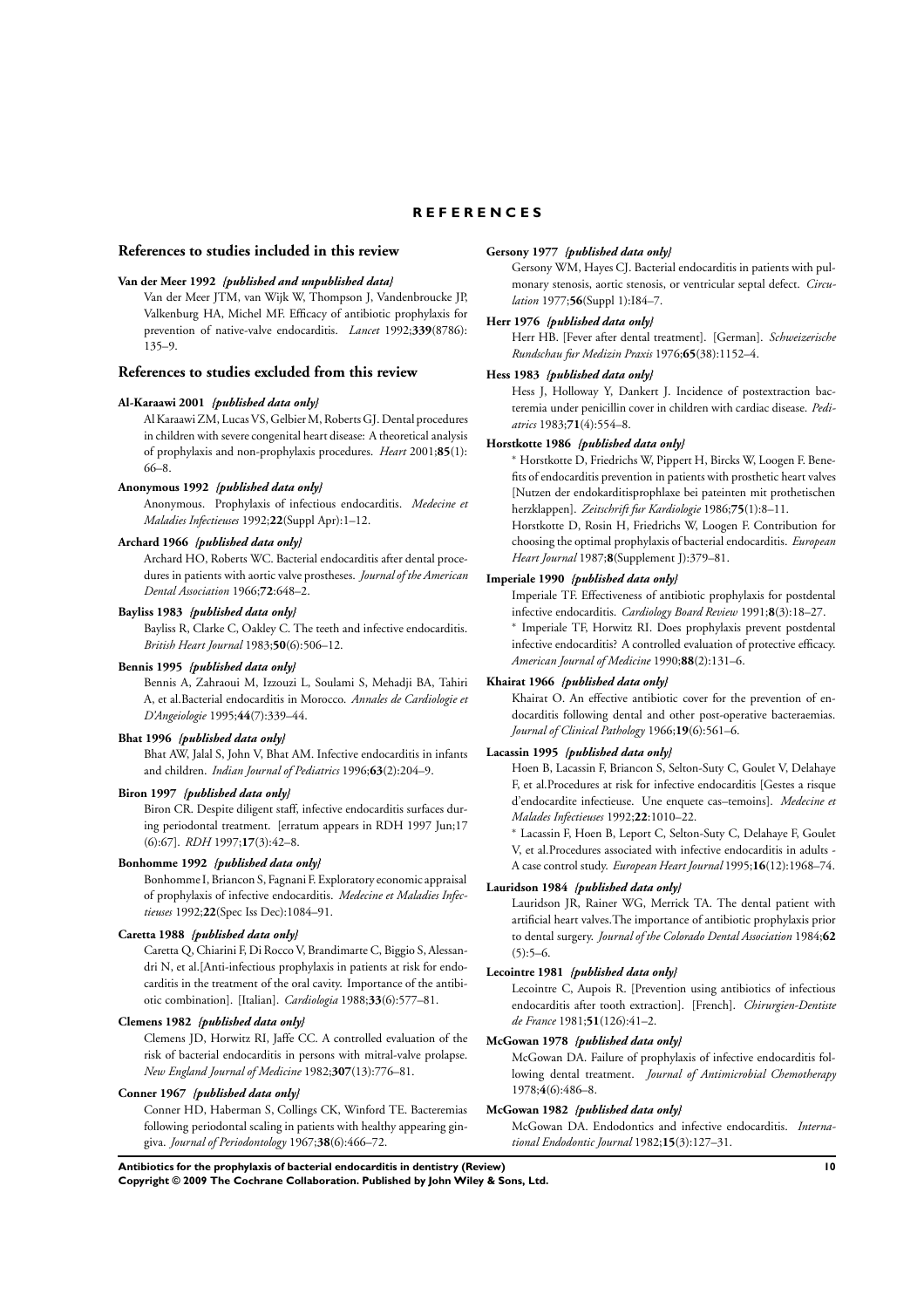### **Pogrel 1975** *{published data only}*

Pogrel MA, Welsby PD. The dentist and prevention of infective endocarditis. *British Dental Journal* 1975;**139**(1):12–6.

### **Rahn 1988** *{published data only}*

Rahn R, Shah PM, Schafer V, Muggenthaler F, Frenkel G, Knothe H. [Oral endocarditis prophylaxis in dental-surgery operations]. [German]. *Schweizer Monatsschrift fur Zahnmedizin* 1988;**98**(5):478–81.

#### **Rahn 1993** *{published data only}*

Rahn R. Review presentation on povidone-iodine antisepsis in the oral cavity. [Review]. *Postgraduate Medical Journal* 1993;**69**(Suppl 3):S4–S9.

#### **Shanson 1980** *{published data only}*

Shanson DC, Ashford RF, Singh J. High-dose oral amoxycillin for preventing endocarditis. *British Medical Journal* 1980;**280**(6212): 446.

# **Strom 1998B** *{published data only}*

Strom BL, Abrutyn E, Berlin JA, Kinman JL, Feldman RS, Stolley PD, et al.Dental and cardiac risk factors for infective endocarditis: A population-based, case-control study. *Annals of Internal Medicine* 1998;**129**(10):761–9.

### **Strom 2000** *{published data only}*

Strom BL, Abrutyn E, Berlin JA, Kinman JL, Feldman RS, Stolley PD, et al.Risk factors for infective endocarditis: oral hygiene and nondental exposures. *Circulation* 2000;**102**(23):2842–8.

### **Tozer 1966** *{published data only}*

Tozer RA, Boutflower S, Gillespie WA. Antibiotics for prevention of bacterial endocarditis during dental treatment. *Lancet* 1966;**1** (7439):686–8.

# **Tzukert 1984** *{published data only}*

Tzukert A, Leviner E. Prevention of infective endocarditis in dental care: not by antibiotics alone. *Lancet* 1984;**1**(8387):1190–1.

# **Tzukert 1986** *{published data only}*

Tzukert AA, Leviner E, Sela M. Prevention of infective endocarditis: not by antibiotics alone. A 7-year follow-up of 90 dental patients. *Oral Surgery, Oral Medicine, Oral Pathology* 1986;**62**(4):385–8.

### **Van der Meer 1992a** *{published data only}*

Van der Meer JT, Thompson J, Valkenburg HA, Michel MF. Epidemiology of bacterial endocarditis in The Netherlands. II. Antecedent procedures and use of prophylaxis. *Archives of Internal Medicine* 1992;**152**(9):1869–73.

### **Woodman 1985** *{published data only}*

Woodman AJ, Vidic J, Newman HN, Marsh PD. Effect of repeated high dose prophylaxis with amoxycillin on the resident oral flora of adult volunteers. *Journal of Medical Microbiology* 1985;**19**(1):15–23.

### **Yoshimura 1985** *{published data only}*

Yoshimura Y, Kishimoto H, Matsuura R, Oka M, Matsumoto K. Dental extraction in patients with prosthetic heart valves: antibiotic prophylaxis of prosthetic valve endocarditis. *Journal of the Osaka University Dental School* 1985;**25**:153–9.

### **Additional references**

### **Aronson 2006**

Aronson JK. In: Aronson JK editor(s). *Meyler's side effects of drugs*. 15th Edition. Amsterdam: Elsevier Science, 2006.

### **Bor 1984**

Bor DH, Himmelstein DU. Endocarditis prophylaxis for patients with mitral valve prolapse. A quantitative analysis. *American Journal of Medicine* 1984;**76**:711–7.

### **Dajani 1997**

Dajani AS, Taubert KA, Wilson W, Bolger AF, Bayer A, Ferrieri P, et al.Prevention of bacterial endocarditis - Recommendations by the American Heart Association. *JAMA* 1997;**277**(22):1794–801.

#### **Delahaye 1995**

Delahaye F, Ecochard R, Degevigney G, Barjhoux C, Malquarti V, SaradarianW, et al.The long-term prognosis of infective endocarditis. *European Heart Journal* 1995;**16**:48–53.

#### **Downs 1998**

Downs SH, Black N. The feasibility of creating a checklist for the assessment of the methodological quality both of randomised and non-randomised studies of health care interventions. *Journal of Epidemiology and Community Health* 1998;**52**:377–84.

### **Durack 1994**

Durack DT. Infective and noninfective endocarditis. In: Schlant R, Alexander RW editor(s). *The heart: Arteries and veins*. 8th Edition. New York: McGraw-Hill, 1994:1681–709.

#### **EWP 1993**

Endocarditis Working Party of the British Society of Antimicrobial Chemotherapy. Recommendations for endocarditis prophylaxis. *Journal of Antimicrobial Chemotherapy* 1993;**31**:437–8.

### **Fleiss 1981**

Fleiss JL. Sampling method II: prospective and retrospective studies. *Statistical methods for rates and proportions*. New York: John Wiley and Sons, 1981:83–99.

### **Gendron 2000**

Gendron R, Grenier D, Maheu-Robert LF. The oral cavity as a reservoir of bacterial pathogens for focal infections. *Microbes and Infection* 2000;**2**(8):897–906.

### **Gould 2006**

Gould FK, Elliott TS, Foweraker J, Fulford M, Perry JD, Roberts GJ, et al.Guidelines for the prevention of endocarditis: report of the Working Party of the British Society for Antimicrobial Chemotherapy. *Journal of Antimicrobial Chemotherapy* 2006;**57**(6):1035–42.

### **Grahame-Smith 2002**

Grahame-Smith DG, Aronson JK. Penicillins. In: Grahame-Smith DG, Aronson JK editor(s). *Oxford textbook of clinical pharmacology and drug therapy*. 3rd Edition. Oxford: Oxford University Press, 2002:569–71.

### **Gunneroth 1984**

Gunneroth WG. How important are dental procedures as a cause of infective endocarditis?. *American Journal of Cardiology* 1984;**54**(7): 797–801.

### **Hoen 2002**

Hoen B, Alla F, Selton-Suty C, Beguinot I, Bouvet A, Briancon S, et al.Changing profile of infective endocarditis. Results of a 1-year survey in France. *JAMA* 2002;**288**(1):75–81.

#### **Hoen 2006**

Hoen B. Epidemiology and antibiotic treatment of infective endocarditis: an update. *Heart* 2006;**92**(11):1694–700.

**Antibiotics for the prophylaxis of bacterial endocarditis in dentistry (Review) 11**

**Copyright © 2009 The Cochrane Collaboration. Published by John Wiley & Sons, Ltd.**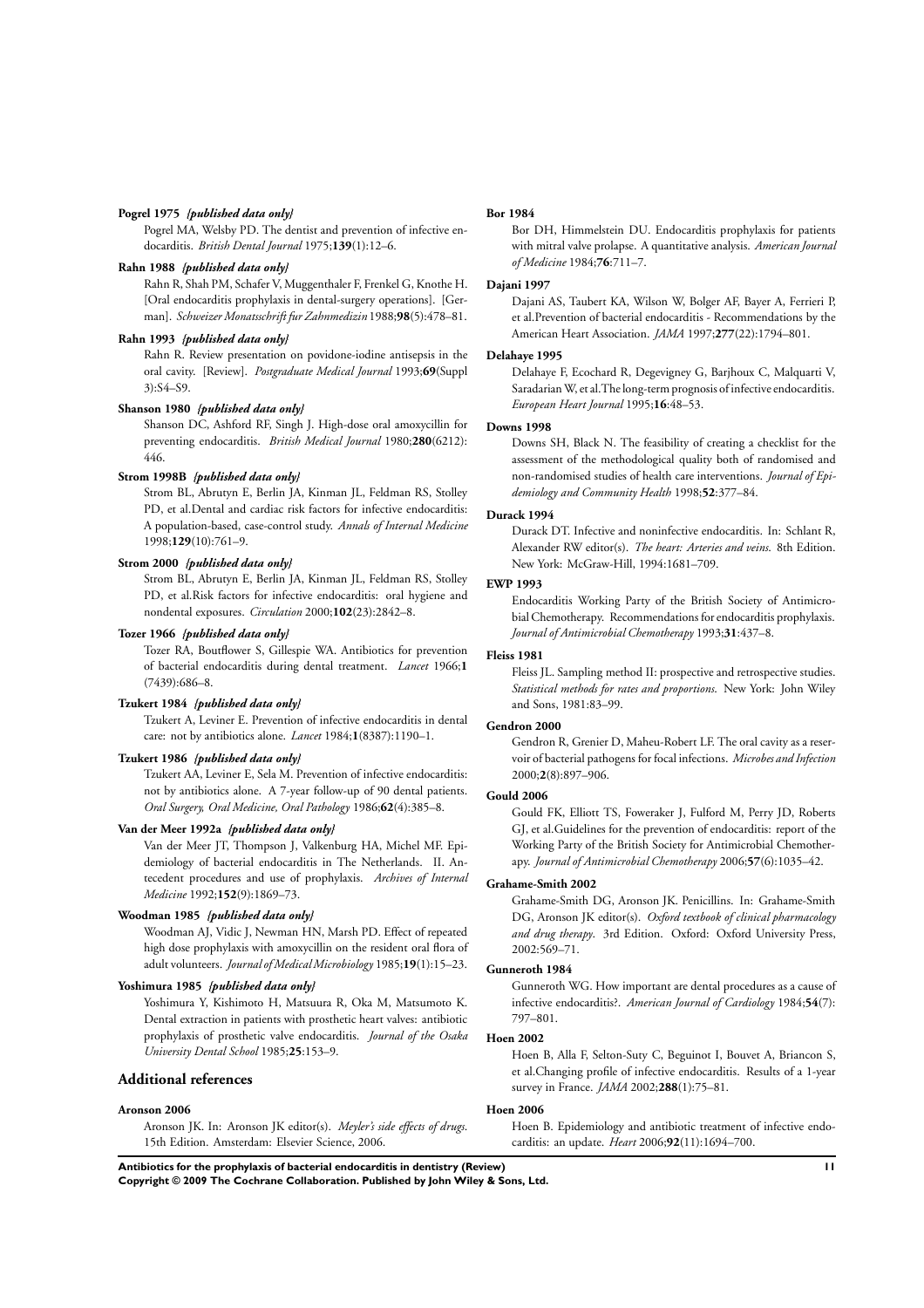### **Kaufman 2003**

Kaufman DW, Kelly JP. Risk of anaphylaxis in a hospital population in relation to the use of various drugs: an international study. *Pharmacoepidemiology and Drug Safety* 2003;**12**(195):202.

### **Lee 2007**

Lee P, Shanson D. Results of a UK survey of fatal anaphylaxis after oral amoxicillin. *Journal of Antimicrobial Chemotherapy* 2007;**60**(5): 1172–3.

#### **Lucas 2000**

Lucas V, Roberts GJ. Odontogenic bacteremia following tooth cleaning procedures in children. *Pediatric Dentistry* 2000;**22**(2):96–100.

### **Martin 2007**

Martin MV, Longman LP, Forde MP, Butterworth ML. Infective endocarditis and dentistry: the legal basis for an association. British Dental Journal 2007; Vol. 203, issue 1:E1.

# **Netzer 2000**

Netzer ROM, Zollinger E, Seiler C, Cerny A. Infective endocarditis: clinical spectrum, presentation and outcome. An analysis of 212 cases 1980-1995. *Heart* 2000;**84**(1):25–30.

# **NICE 2008**

National Institute for Health and Clinical Excellence. Prophylaxis against infective endocarditis: antimicrobial prophylaxis against infective endocarditis in adults and children undergoing interventional procedures. NICE Clinical Guideline No 64. London: National Institute for Health and Clinical Excellence, 2008.

#### **Oakley 1987**

Oakley CM. Controversies in the prophylaxis of infective endocarditis. *Journal of Antimicrobial Chemotherapy* 1987;**20**(Suppl A):99– 104.

### **Roberts 1999**

Roberts GJ. Dentists are innocent! "Everyday" bacteremia is the real culprit: A review and assessment of the evidence that dental surgical procedures are a principal cause of bacterial endocarditis in children. *Pediatric Cardiology* 1999;**20**(5):317–25.

#### **SMAC 1997**

Standing Medical Advisory Committee. *The path of least resistance*. London: Department of Health, 1997.

### **Strom 1998**

Strom BL, Abrutyn E, Berlin JA, Kinman JL, Feldman RS, Stolley PD, et al.Dental and cardiac risk factors for infective endocarditis. A population-based, case-control study. *Annals of Internal Medicine* 1998;**129**:761–9.

### **Verheul 1993**

Verheul HA, Vandenbrink RBA, Vanvreeland T, Moulijn AC, Duren DR, Dunning AJ. Effects of changes in management of active infective endocarditis on outcome in a 25-year period. *American Journal of Cardiology* 1993;**72**(9):682–7.

### **Von Reyn 1981**

Von Reyn CF, Levy BS, Arbeit RD, Friedland G, Crumpacker CS. Infective endocarditis: an analysis based on strict case definitions. *Annals of Internal Medicine* 1981;**94**:505–18.

#### **Wilson 2007**

Wilson W, Taubert KA, Gewitz M, Lockhart PB, Baddour LM, Levison M, et al.Prevention of infective endocarditis: guidelines from the American Heart Association: a guideline from the American Heart Association Rheumatic Fever, Endocarditis, and Kawasaki Disease Committee, Council on Cardiovascular Disease in the Young, and the Council on Clinical Cardiology, Council on Cardiovascular Surgery and Anesthesia, and the Quality of Care and Outcomes Research Interdisciplinary Working Group. *Circulation* 2007;**116**(15):1736– 54.

∗ *Indicates the major publication for the study*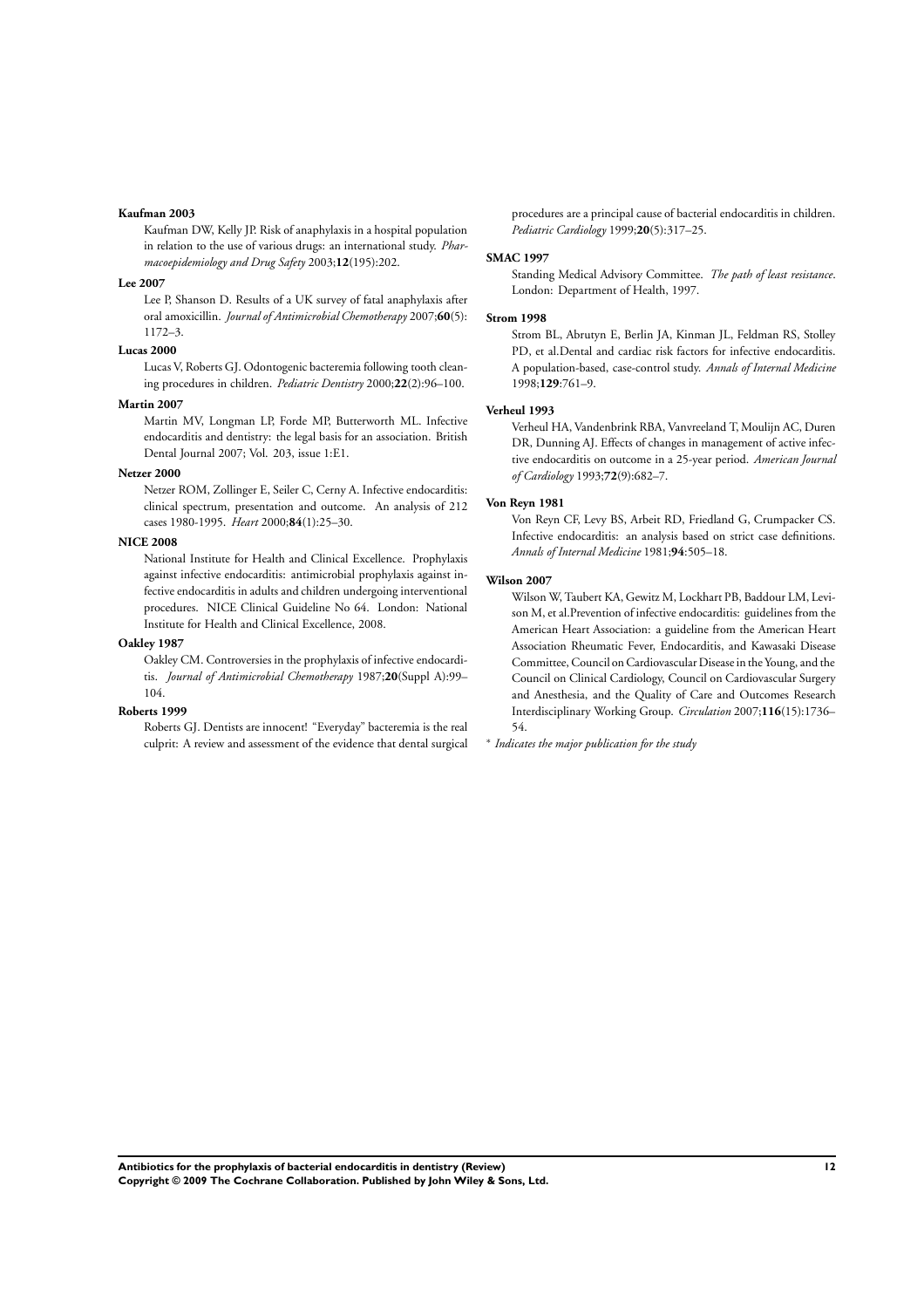# <span id="page-14-0"></span>**CHARACTERISTICS OF STUDIES**

# **Characteristics of included studies** *[ordered by study ID]*

# **Van der Meer 1992**

| Methods       | Case-control study.<br>External validity: good.<br>Internal validity:<br>Blinding - not done.<br>Validity of outcome measures - good.<br>Similarity of the groups compared - unclear.<br>Similarity of timing - good.<br>Randomisation - not done.<br>Allocation concealment - not done.<br>Losses to follow up - moderate.                                                                                                                                                                                                                                                                                                                                                                                                                                                                                                                                                                                                                                                                                                                                                                                                                                                                                                                                                                                                                           |
|---------------|-------------------------------------------------------------------------------------------------------------------------------------------------------------------------------------------------------------------------------------------------------------------------------------------------------------------------------------------------------------------------------------------------------------------------------------------------------------------------------------------------------------------------------------------------------------------------------------------------------------------------------------------------------------------------------------------------------------------------------------------------------------------------------------------------------------------------------------------------------------------------------------------------------------------------------------------------------------------------------------------------------------------------------------------------------------------------------------------------------------------------------------------------------------------------------------------------------------------------------------------------------------------------------------------------------------------------------------------------------|
| Participants  | All of the 349 people who developed definite native-valve endocarditis in The Netherlands over a 2-year period (1st<br>November 1986 to 1st November 1988) were collected.<br>Cases were eligible if they had previously had congenital heart disease, coarctation of the aorta, rheumatic or other<br>valvular dysfunction, or mitral valve prolapse with mitral regurgitation. Proxy responders (spouses or general practi-<br>tioners) were used where cases were too ill to be interviewed or had died.<br>Controls had not been diagnosed with endocarditis but had 1 of the cardiac conditions and were outpatients at<br>cardiology departments of 1 of 5 hospitals. Controls were matched for age (within the same 5-year age category). A<br>random sample of potential controls was drawn, and where there were at least 4 controls per case all were contacted.<br>Where there were fewer than 4 controls a further random sample was drawn.                                                                                                                                                                                                                                                                                                                                                                                               |
| Interventions | Cases and controls had to have undergone a medical or dental procedure that required prophylaxis within 180 days<br>of the onset of symptoms of endocarditis (cases) or of their interview (controls). 6 of 24 (25%) cases and 34 of 79<br>(43%) controls undergoing a dental procedure with definite indication for prophylaxis had removal of calculus plus<br>polishing of teeth, 9 of 24 (38%) cases and 15 of 79 (19%) controls had a dental extraction, 1 case and 1 control had<br>apical surgery, 1 case and 1 control had dental extraction, 1 (4%) case and 12 (15%) controls had dental avulsion, 3<br>(13%) cases and 8 (10%) controls had removal of subgingival calculus, 3 (13%) cases and 8 (10%) controls had root<br>canal therapy. Median time from dental procedure to onset of endocarditis in cases was 10 days, range 0 to 175 days<br>(and for the 7 who received antibiotics median time to onset was 18 days, range 7 to 60). Median time from dental<br>procedure to interview in controls was 71 days, range 0 to 179 (12 missing values ignored), and for the controls who<br>received antibiotics a median of 83 days, range 5 to 151 (1 missing value ignored).<br>For both groups all information about invasive procedures and use of prophylaxis was checked with medical or dental<br>specialists and pharmacists. |
| Outcomes      | Of 349 people with definite native-valve endocarditis, 197 had previous heart disease (10 proxy responders). Of<br>these, 54 had undergone a medical or dental procedure with an indication for prophylaxis within the past 180 days,<br>of whom in 6 a causal relationship was ruled out as it was unlikely that the agent isolated from the blood originated<br>in the area of the procedure. Of the 48 people with endocarditis left, 44 had undergone dental procedure with a<br>definite (24) or possible (20) indication for prophylaxis (none of these cases had used a proxy responder).<br>Of 889 potential controls who were sent an introductory letter 689 were ineligible (53 had died, 29 had a prosthetic<br>heart valve, 62 could not be located, 102 could not be contacted by phone and 418 had not undergone an invasive                                                                                                                                                                                                                                                                                                                                                                                                                                                                                                           |

**Antibiotics for the prophylaxis of bacterial endocarditis in dentistry (Review) 13 Copyright © 2009 The Cochrane Collaboration. Published by John Wiley & Sons, Ltd.**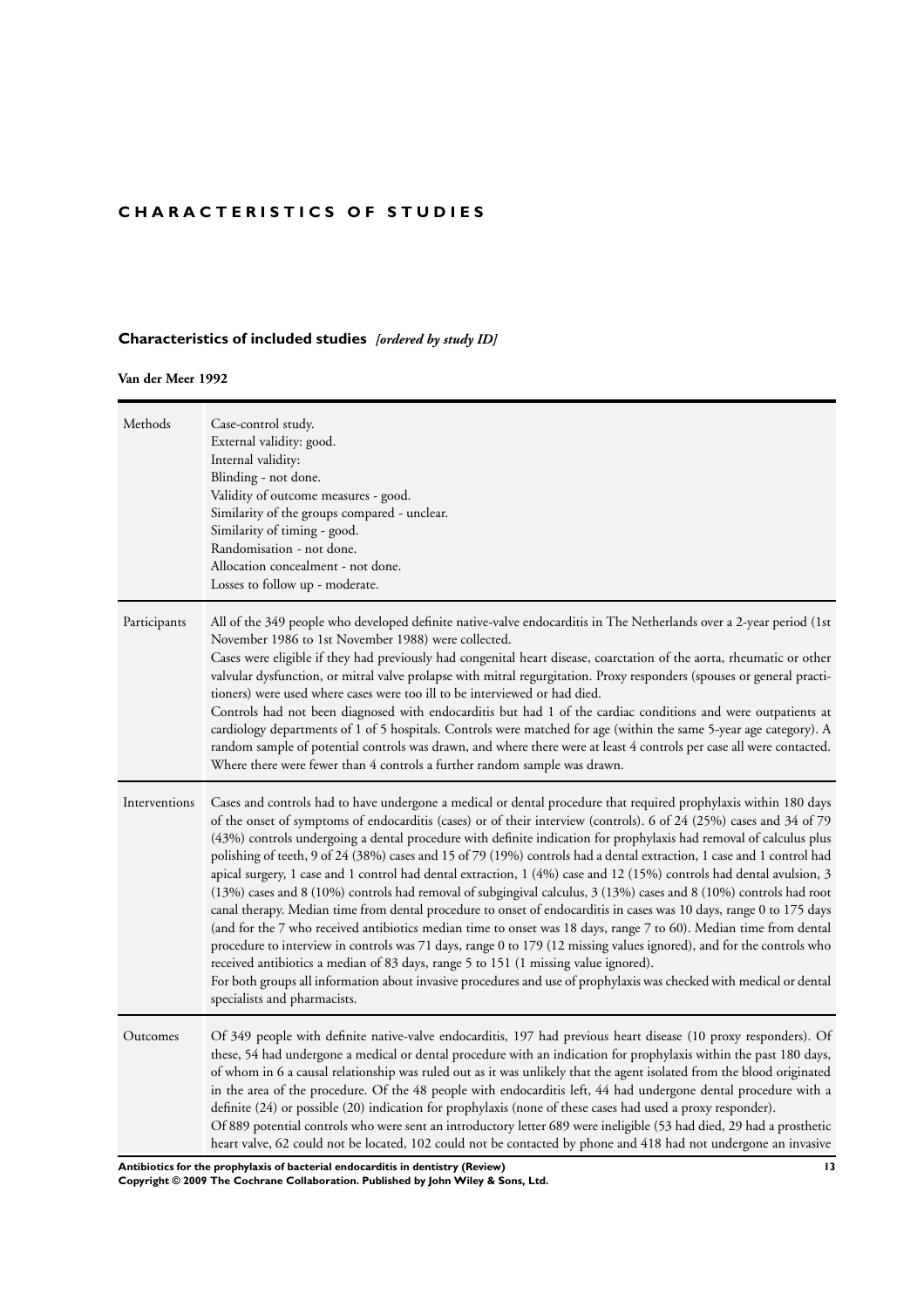# <span id="page-15-0"></span>**Van der Meer 1992** (*Continued)*

|              | dental or medical procedure within the past 180 days), the remaining 200 were interviewed by phone 2 to 5 days<br>later. 181 of these controls had undergone a dental procedure with definite (79) or possible (102) indication for<br>prophylaxis.<br>7 of 24 cases and 16 of 79 controls had had appropriate prophylaxis for a dental procedure requiring definite<br>prophylaxis within 180 days. |
|--------------|------------------------------------------------------------------------------------------------------------------------------------------------------------------------------------------------------------------------------------------------------------------------------------------------------------------------------------------------------------------------------------------------------|
| <b>Notes</b> | The published paper provides data on participants who had both medical and dental invasive procedures. The author<br>kindly separated out those who had had invasive dental interventions.                                                                                                                                                                                                           |

# **Characteristics of excluded studies** *[ordered by study ID]*

| Al-Karaawi 2001  | Retrospective analysis of cumulative exposure to bacteraemia following various dental procedures in children<br>with severe congenital heart disease but no cases of endocarditis. |  |
|------------------|------------------------------------------------------------------------------------------------------------------------------------------------------------------------------------|--|
| Anonymous 1992   | Economic analysis of the cost-effectiveness of using prophylactic antibiotics using same data as Bonhomme<br>1992.                                                                 |  |
| Archard 1966     | 2 case studies of high risk patients developing endocarditis after dental treatment with antibiotic prophylaxis,<br>not RCT, CCT, cohort or case-control.                          |  |
| Bayliss 1983     | Not all cases at risk and no controls.                                                                                                                                             |  |
| Bennis 1995      | No control group.                                                                                                                                                                  |  |
| <b>Bhat 1996</b> | Retrospective analysis of 28 cases of endocarditis. No controls.                                                                                                                   |  |
|                  |                                                                                                                                                                                    |  |
| Biron 1997       | Case report.                                                                                                                                                                       |  |
| Bonhomme 1992    | Economic analysis of the cost-effectiveness of using prophylactic antibiotics based on published data.                                                                             |  |
| Caretta 1988     | No control group.                                                                                                                                                                  |  |
| Clemens 1982     | Assessment of the effect of mitral valve prolapse on risk of endocarditis (rather than assessment of the effect<br>of prophylaxis), case-control design.                           |  |
| Conner 1967      | Participants not at high risk of endocarditis.                                                                                                                                     |  |

**Antibiotics for the prophylaxis of bacterial endocarditis in dentistry (Review) 14 Copyright © 2009 The Cochrane Collaboration. Published by John Wiley & Sons, Ltd.**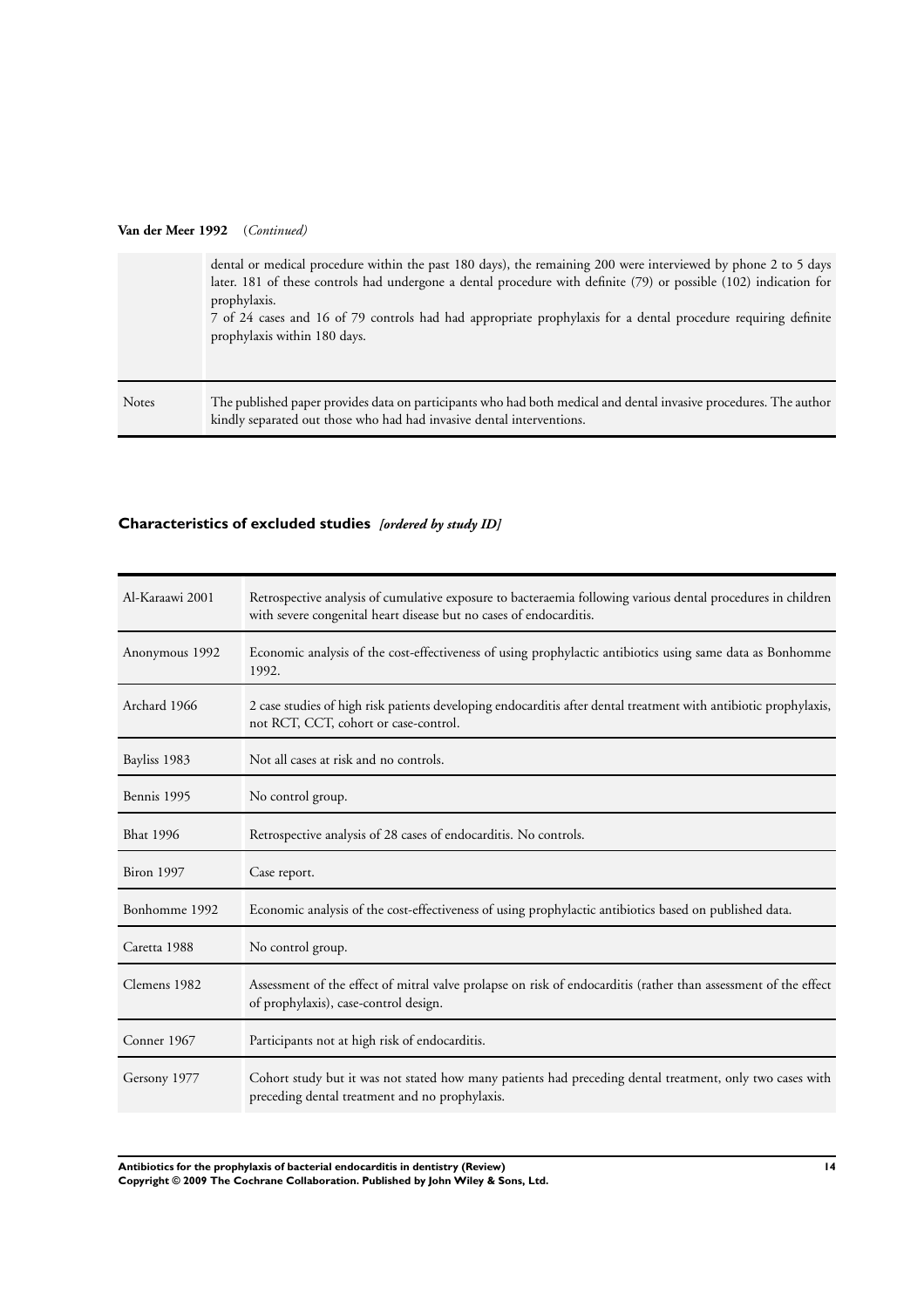# (*Continued)*

| Herr 1976         | Case report (German).                                                                                                                                                                                                                                                                                                                                                                                      |  |  |
|-------------------|------------------------------------------------------------------------------------------------------------------------------------------------------------------------------------------------------------------------------------------------------------------------------------------------------------------------------------------------------------------------------------------------------------|--|--|
| Hess 1983         | All children with cardiac disease received antibiotic prophylaxis before dental extraction, no controls.                                                                                                                                                                                                                                                                                                   |  |  |
| Horstkotte 1986   | Retrospective study of a group of people at high risk of endocarditis who had had appropriate prophylaxis<br>for medical and dental interventions, and a group of people at similar risk who did not have appropriate<br>prophylaxis for such interventions. It is not possible to ascertain how many of the cases or controls had had<br>dental interventions, and the source of the 2 groups is unclear. |  |  |
| Imperiale 1990    | Case-control study: People with endocarditis (cases) who died were excluded, although the mortality rate in<br>the cases was much higher (20%) than was likely in the control group, thus making the 2 groups incomparable.                                                                                                                                                                                |  |  |
| Khairat 1966      | CCT, but participants not at high risk of endocarditis and no relevant outcomes measured.                                                                                                                                                                                                                                                                                                                  |  |  |
| Lacassin 1995     | Case-control study: People with endocarditis (cases) who died were excluded, although the mortality rate in<br>the cases was much higher (20%) than was likely in the control group, thus making the 2 groups incomparable.                                                                                                                                                                                |  |  |
| Lauridson 1984    | Case reports.                                                                                                                                                                                                                                                                                                                                                                                              |  |  |
| Lecointre 1981    | Cohort study of patients having dental extractions but all patients received antibiotics.                                                                                                                                                                                                                                                                                                                  |  |  |
| McGowan 1978      | Letter on failures of prophylaxis on a case by case basis, not RCT, CCT, cohort or case-control design.                                                                                                                                                                                                                                                                                                    |  |  |
| McGowan 1982      | Case reports, not RCT, CCT, cohort or case-control design.                                                                                                                                                                                                                                                                                                                                                 |  |  |
| Pogrel 1975       | Retrospective study of cases of endocarditis but no controls.                                                                                                                                                                                                                                                                                                                                              |  |  |
| Rahn 1988         | Serological study of bacteraemia following penicillin V administration and tooth extraction.                                                                                                                                                                                                                                                                                                               |  |  |
| Rahn 1993         | Not an assessment of penicillin prophylaxis (concerned with adjunctive use of antiseptic solution).                                                                                                                                                                                                                                                                                                        |  |  |
| Shanson 1980      | No at risk patients. Examined serum levels of amoxycillin in healthy volunteers.                                                                                                                                                                                                                                                                                                                           |  |  |
| Strom 1998B       | Case-control study based in the USA of 273 hospital patients with endocarditis. Not all the cases (38%) or<br>controls (6%) had a previously known risk for endocarditis.                                                                                                                                                                                                                                  |  |  |
| Strom 2000        | Case-control study of same patient group as Strom 1998B. Not all the cases or controls were at known risk of<br>endocarditis.                                                                                                                                                                                                                                                                              |  |  |
| <b>Tozer 1966</b> | No dental interventions, and participants not at high risk of endocarditis.                                                                                                                                                                                                                                                                                                                                |  |  |
| Tzukert 1984      | Same group of patients as Tzukert 1986.                                                                                                                                                                                                                                                                                                                                                                    |  |  |

**Antibiotics for the prophylaxis of bacterial endocarditis in dentistry (Review) 15 Copyright © 2009 The Cochrane Collaboration. Published by John Wiley & Sons, Ltd.**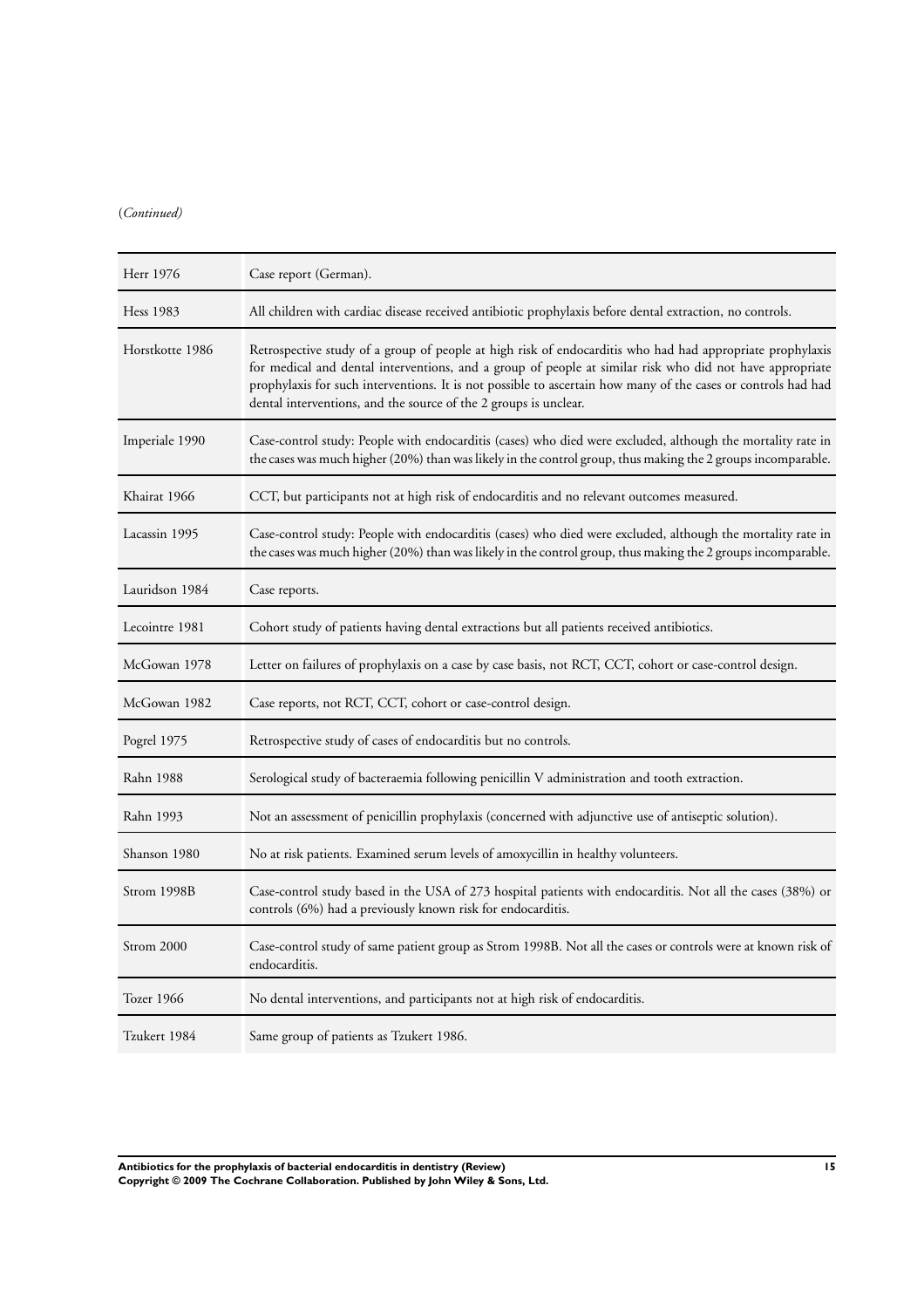# (*Continued)*

| Tzukert 1986       | High risk participants undergoing dental procedures all received a regimen that included antibiotic prophylaxis,<br>no control group. |
|--------------------|---------------------------------------------------------------------------------------------------------------------------------------|
| Van der Meer 1992a | Epidemiological study of endocarditis in The Netherlands. No controls.                                                                |
| Woodman 1985       | Basic science research paper.                                                                                                         |
| Yoshimura 1985     | Cohort study of 17 patients undergoing dental extractions but all received antibiotics.                                               |

CCT: controlled clinical trial RCT: randomised controlled trial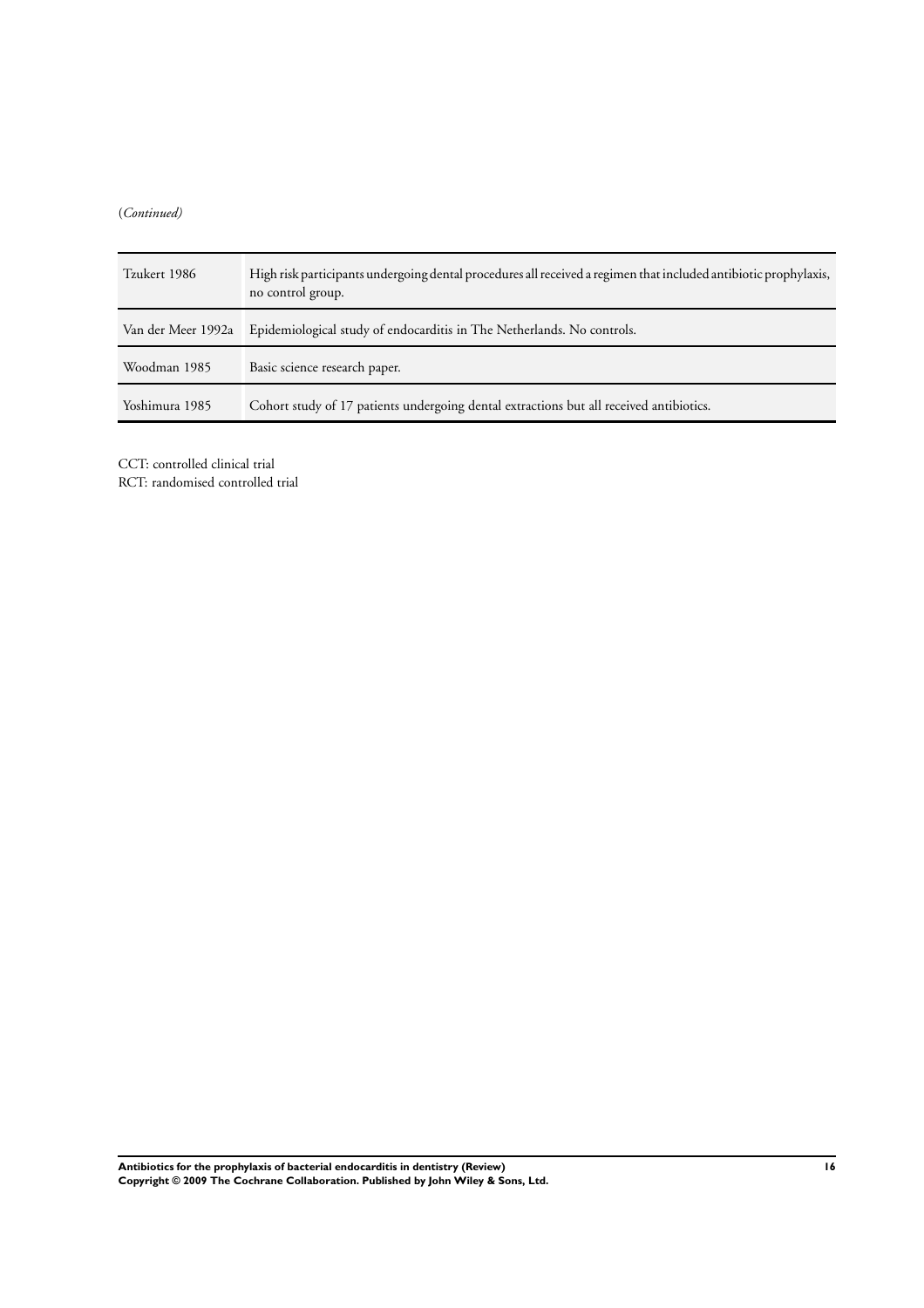# <span id="page-18-0"></span>**D A T A A N D A N A L Y S E S**

This review has no analyses.

# **A P P E N D I C E S**

# **Appendix 1. MEDLINE search strategy**

1. exp Endocarditis/

2. endocardi\$.mp. [mp=title, original title, abstract, name of substance word, subject heading word]

3. (ABE or SABE).ab,ti.

4. (acute-endocarditis or subacute-endocarditis or bacterial-endocarditis).mp. [mp=title, original title, abstract, name of substance word,

subject heading word]

5. or/1-4

6. dent\$.mp. [mp=title, original title, abstract, name of substance word, subject heading word]

7. exp Dental Prophylaxis/

8. exp Dentistry, Operative/

9. exp Endodontics/

10. exp Oral Surgical Procedures/

11. ((oral\$ or tooth or teeth) adj5 (surg\$ or extract\$ or restor\$ or invas\$ or scaling\$ or polish\$)).mp. [mp=title, original title, abstract, name of substance word, subject heading word]

12. or/6-11

13. Antibiotic Prophylaxis/

14. (antimicrobial\$ or anti-microbial\$).mp. [mp=title, original title, abstract, name of substance word, subject heading word]

15. exp Anti-Bacterial Agents/

16. (antibiotics or lactam).mp. [mp=title, original title, abstract, name of substance word, subject heading word]

17. exp Penicillins/

18. amox?cillin\$.mp. [mp=title, original title, abstract, name of substance word, subject heading word]

19. (augmentin\$ or ampicillin\$ or "penicillin v" or "penicillin-vor pen v" or pen-v or "penicillin g" or penicillin-g or amoxil\$).mp. [mp=title, original title, abstract, name of substance word, subject heading word]

20. (amoyl\$ or co-amox\$ or coamox\$).mp. [mp=title, original title, abstract, name of substance word, subject heading word]

21. (antibacterial\$ or anti-bacterial\$).mp. [mp=title, original title, abstract, name of substance word, subject heading word]

22. (Acedapsone or alamethicin or amdinocillin or amikacin or amoxicillin or "amphotericin B" or ampicillin or anisomycin or "antimycin A" or arsphenamine or Aurodox or Azithromycin or Azlocillin or Aztreonam or Bacitracin or Bacteriocins or Bambermycins or beta-Lactams or "Bongkrekic Acid" or "Brefeldin A" or "Butirosin Sulfate" or Calcimycin or Candicidin or "Capreomycin Sulfate" or Carbenicillin or Carfecillin or Cefaclor or Cefadroxil or Cefamandole or Cefatrizine or Cefazolin or Cefixime or Cefmenoxime or Cefmetazole or Cefonicid or Cefoperazone or Cefotaxime or Cefotetan or Cefotiam or Cefoxitin or Cefsulodin or Ceftazidime or Ceftizoxime or Ceftriaxone or Cefuroxime or Cephacetrile or Cephalexin or Cephaloglycin or Cephaloridine or Cephalosporins or Cephalothin or Cephamycins or Cephapirin or Cephradine or Chloramphenicol or Chlortetracycline or Citrinin or Clarithromycin or "Clavulanic Acid" or "Clavulanic Acids" or Clindamycin or Clofazimine or Cloxacillin or Colistin or Cyclacillin or Cycloserine or Dactinomycin or Dapsone or Daptomycin or Demeclocycline or Dibekacin or Dicloxacillin or "Dihydrostreptomycin Sulfate" or Diketopiperazines or Distamycins or Doxycycline or Echinomycin or Edeine or Enviomycin or Erythromycin or "Erythromycin Estolate" or "Erythromycin Ethylsuccinate" or Ethambutol or Ethionamide or Filipin or Floxacillin or Fluoroquinolones or Fosfomycin or Framycetin or "Fusidic Acid" or Gentamicins or Gramicidin or "Hygromycin B" or Imipenem or Isoniazid or Josamycin or Kanamycin or Kitasamycin or Lactams or Lasalocid or Leucomycins or Lincomycin or Lucensomycin or Lymecycline or Mepartricin or Methacycline or Methicillin or Mezlocillin or Mikamycin or Minocycline or Miocamycin or Moxalactam or Mupirocin or Mycobacillin or Nafcillin or Natamycin or Nebramycin or Neomycin or Netilmicin or Netropsin or Nigericin or Nisin or Norfloxacin or Novobiocin or Nystatin or Ofloxacin or Oleandomycin or Oligomycins or Oxacillin or Oxytetracycline or "p-Aminosalicylic Acid" or Paromomycin or "Penicillanic Acid" or "Penicillic Acid" or "Penicillin G" or "Penicillin G Benzathine" or "Penicillin G Procaine" or "Penicillin V"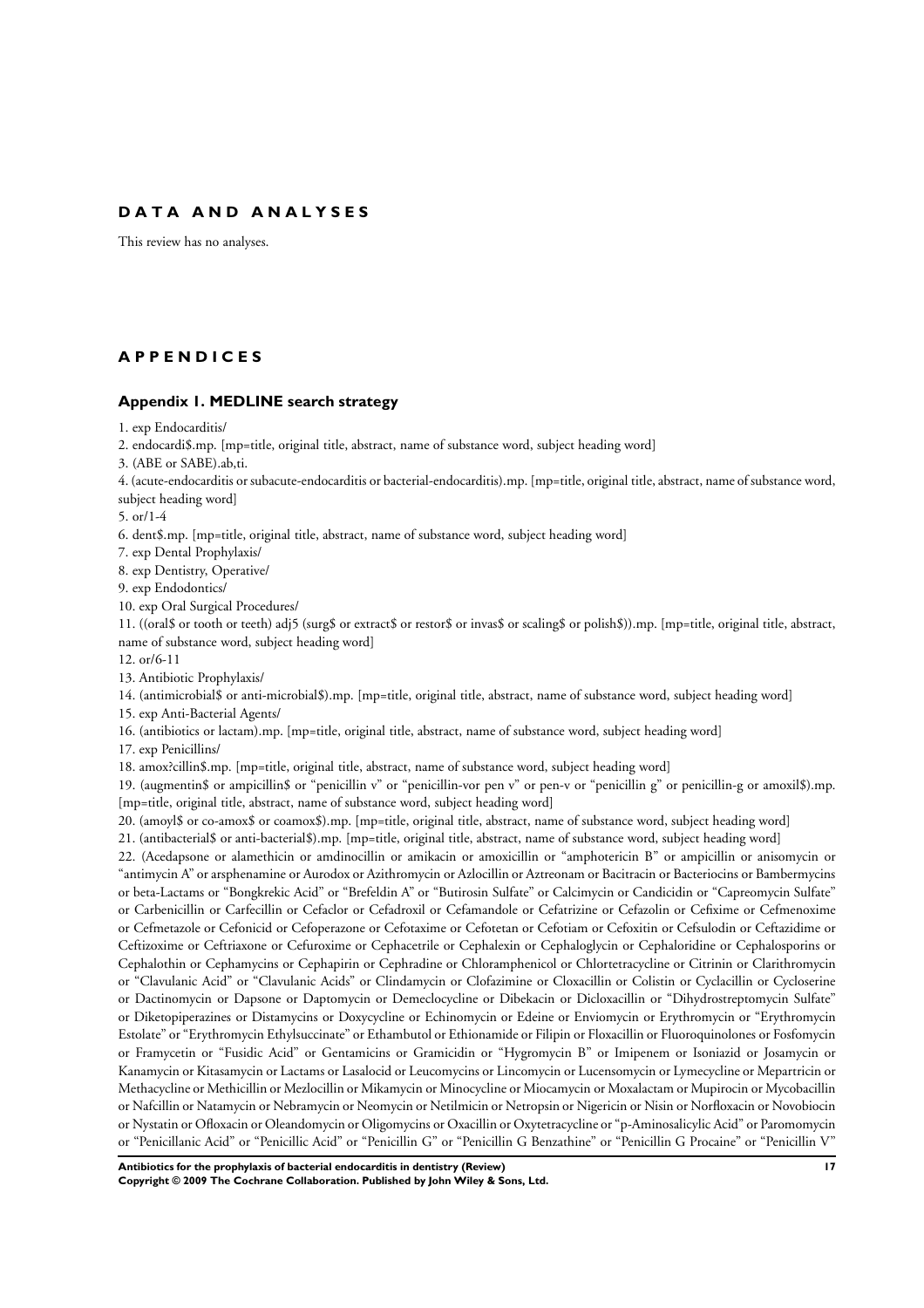<span id="page-19-0"></span>or Piperacillin or Pivampicillin or "Polymyxin B" or Polymyxins or Pristinamycin or Prodigiosin or Prothionamide or Pyrazinamide or Ribostamycin or Rifabutin or Rifampin or Rifamycins or Ristocetin or Rolitetracycline or Roxarsone or Roxithromycin or Rutamycin or Sirolimus or Sisomicin or Spectinomycin or Spiramycin or "Streptogramin A" or "Streptogramin Group A" or "Streptogramin Group B" or Streptogramins or Streptomycin or Streptovaricin or Sulbactam or Sulbenicillin or Sulfameter or Sulfamethoxypyridazine or Talampicillin or Teicoplanin or Tetracycline or Thalidomide or Thiamphenicol or Thienamycins or Thioacetazone or Thiostrepton or Ticarcillin or Tobramycin or Troleandomycin or Tunicamycin or Tylosin or Tyrocidine or Tyrothricin or Valinomycin or Vancomycin or "Vernamycin B" or Viomycin or Virginiamycin).mp. [mp=title, original title, abstract, name of substance word, subject heading word]

23. 13 or 14 or 15 or 16 or 17 or 18 or 19 or 20 or 21 or 22 24. 5 and 12 and 23

# **Appendix 2. CENTRAL search strategy**

#1 Exp ENDOCARDITIS #2 endocardi\* #3 "ABE or SABE (Title, abstract or keywords) #4 acute-endocarditis or subacute-endocarditis or bacterial-endocarditis #5 #1 or #2 or #3 or #4 #6 dent\* (Title, abstract or keywords) #7 Exp DENTAL PROPHYLAXIS #8 Exp DENTISTRY, OPERATIVE #9 ExP ENDODONTICS #10 Exp ORAL SURGICAL PROCEDURES #11 oral\* NEAR surg\* (in ti) #12 oral\* NEAR surg\* (in ab) #13 oral\* NEAR surg\* (in ky) #14 oral\* NEAR extract\* (in ti) #15 oral\* NEAR extract\* (in ab) #16 oral\* NEAR extract\* (in ky) #17 oral\* NEAR restor\* (in ti) #18 oral\* NEAR restor\* (in ab) #19 oral\* NEAR restor\* (in ky) #20 oral\* NEAR invas\* (in ti) #21 oral\* NEAR invas\* (in ab) #22 oral\* NEAR invas\* (in ky) #23 oral\* NEAR scaling (in ti) #24 oral\* NEAR scaling (in ab) #25 oral\* NEAR scaling (in ky) #26 oral\* NEAR polish\* (in ti) #27 oral\* NEAR polish\* (in ab) #28 oral\* NEAR polish\* (in ky) #29 tooth NEAR surg\* (in ti) #30 tooth NEAR surg\* (in ab) #31 tooth NEAR surg\* (in ky) #32 tooth NEAR extract\* (in ti) #33 tooth NEAR extract\* (in ab) #34 tooth NEAR extract\* (in ky) #35 tooth NEAR restor\* (in ti) #36 tooth NEAR restor\* (in ab) #37 tooth NEAR restor\* (in ky) #38 tooth NEAR invas\* (in ti) #39 tooth NEAR invas\* (in ab)

**Antibiotics for the prophylaxis of bacterial endocarditis in dentistry (Review) 18 Copyright © 2009 The Cochrane Collaboration. Published by John Wiley & Sons, Ltd.**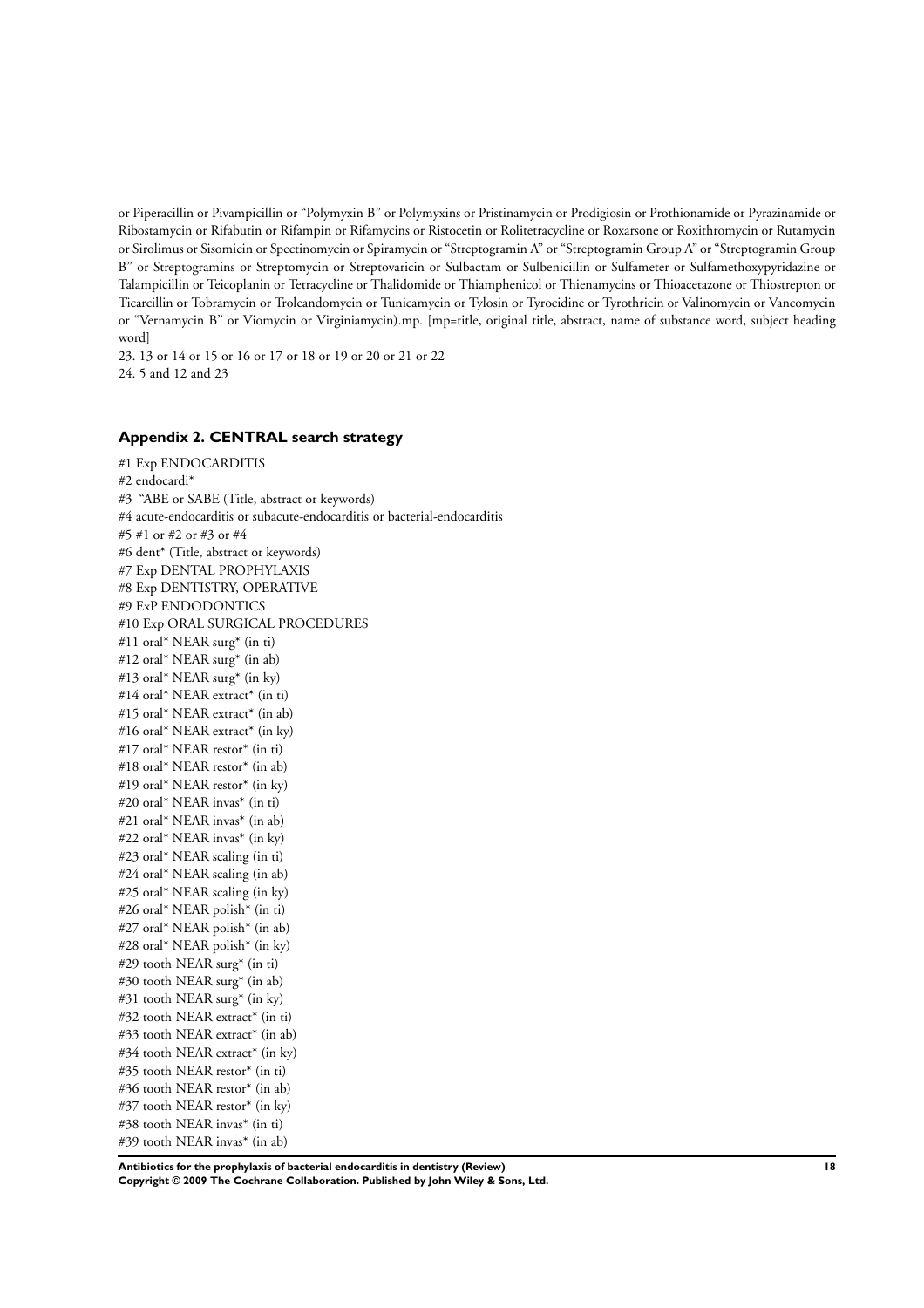#41 tooth NEAR scaling (in ti) #42 tooth NEAR scaling (in ab) #43 tooth NEAR scaling (in ky) #44 tooth NEAR polish\* (in ti) #45 tooth NEAR polish\* (in ab) #46 tooth NEAR polish\* (in ky) #47 teeth NEAR surg\* (in ti) #48 teeth NEAR surg\* (in ab) #49 teeth NEAR surg\* (in ky) #50 teeth NEAR extract\* (in ti) #51 teeth NEAR extract\* (in ab) #52 teeth NEAR extract\* (in ky) #53 teeth NEAR restor\* (in ti) #54 teeth NEAR restor\* (in ab) #55 teeth NEAR restor\* (in ky) #56 teeth NEAR invas\* (in ti) #57 teeth NEAR invas\* (in ab) #58 teeth NEAR invas\* (in ky) #59 teeth NEAR scaling (in ti) #60 teeth NEAR scaling (in ab) #61 teeth NEAR scaling (in ky) #62 teeth NEAR polish\* (in ti) #63 teeth NEAR polish\* (in ab) #64 teeth NEAR polish\* (in ky)

#40 tooth NEAR invas\* (in ky)

#65 #6 or #7 or #8 or #9 or #10 or #11 or #12 or #13 or #14 or #15 or #16 or #17 or #18 or #19 or #20 or #21 or #22 or #23 or #24 or #25 or #26 or #27 or #28 or #29 or #30 or #31 or #32 or #33 or #34 or #35 or #36 or #37 or #38 or #39 or #40 or #41 or #42 or #43 or #44 or #45 or #46 or #47 or #48 or #49 or #50 or #51 or #52 or #53 or #54 or #55 or #56 or #57 or #58 or #59 or #60 or #61 or #62 or #63 or #64

#66 ANTIBIOTIC PROPHYLAXIS/

#67 antimicrobial\* or anti-microbial\*

#68 Exp ANTI-BACTERIAL AGENTS/

#69 Exp PENICILLINS

#70 antibiotic\* AND lactam (ti, ab, ky)

#71 antibiotic\* or anti-biot\* (ti, ab, ky)

#72amox?cillin\* (ti, ab, ky)

#73 augmentin\* or "pen v" or "pen g" or amoxil\*

#74 amoyl\* or coamox\* or coamox\* (ti, ab, ky)

#75 antibacterial\* or anti-bacterial\*

#76 Acedapsone or alamethicin or amdinocillin or amikacin or amoxicillin or "amphotericin B" or ampicillin or anisomycin or "antimycin A" or arsphenamine or Aurodox or Azithromycin or Azlocillin or Aztreonam or Bacitracin or Bacteriocins or Bambermycins or beta-Lactams or "Bongkrekic Acid" or "Brefeldin A" or "Butirosin Sulfate" or Calcimycin or Candicidin or "Capreomycin Sulfate" or Carbenicillin or Carfecillin or Cefaclor or Cefadroxil or Cefamandole or Cefatrizine or Cefazolin or Cefixime or Cefmenoxime or Cefmetazole or Cefonicid or Cefoperazone or Cefotaxime or Cefotetan or Cefotiam or Cefoxitin or Cefsulodin or Ceftazidime or Ceftizoxime or Ceftriaxone or Cefuroxime or Cephacetrile or Cephalexin or Cephaloglycin or Cephaloridine or Cephalosporins or Cephalothin or Cephamycins or Cephapirin or Cephradine or Chloramphenicol or Chlortetracycline or Citrinin or Clarithromycin or "Clavulanic Acid" or "Clavulanic Acids" or Clindamycin or Clofazimine or Cloxacillin or Colistin or Cyclacillin or Cycloserine or Dactinomycin or Dapsone or Daptomycin or Demeclocycline or Dibekacin or Dicloxacillin or "Dihydrostreptomycin Sulfate" or Diketopiperazines or Distamycins or Doxycycline or Echinomycin or Edeine or Enviomycin or Erythromycin or "Erythromycin Estolate" or "Erythromycin Ethylsuccinate" or Ethambutol or Ethionamide or Filipin or Floxacillin or Fluoroquinolones or Fosfomycin or Framycetin or "Fusidic Acid" or Gentamicins or Gramicidin or "Hygromycin B" or Imipenem or Isoniazid or Josamycin or Kanamycin or Kitasamycin or Lactams or Lasalocid or Leucomycins or Lincomycin or Lucensomycin or Lymecycline or Mepartricin or Methacycline or Methicillin or Mezlocillin or Mikamycin or Minocycline or Miocamycin or Moxalactam or Mupirocin or Mycobacillin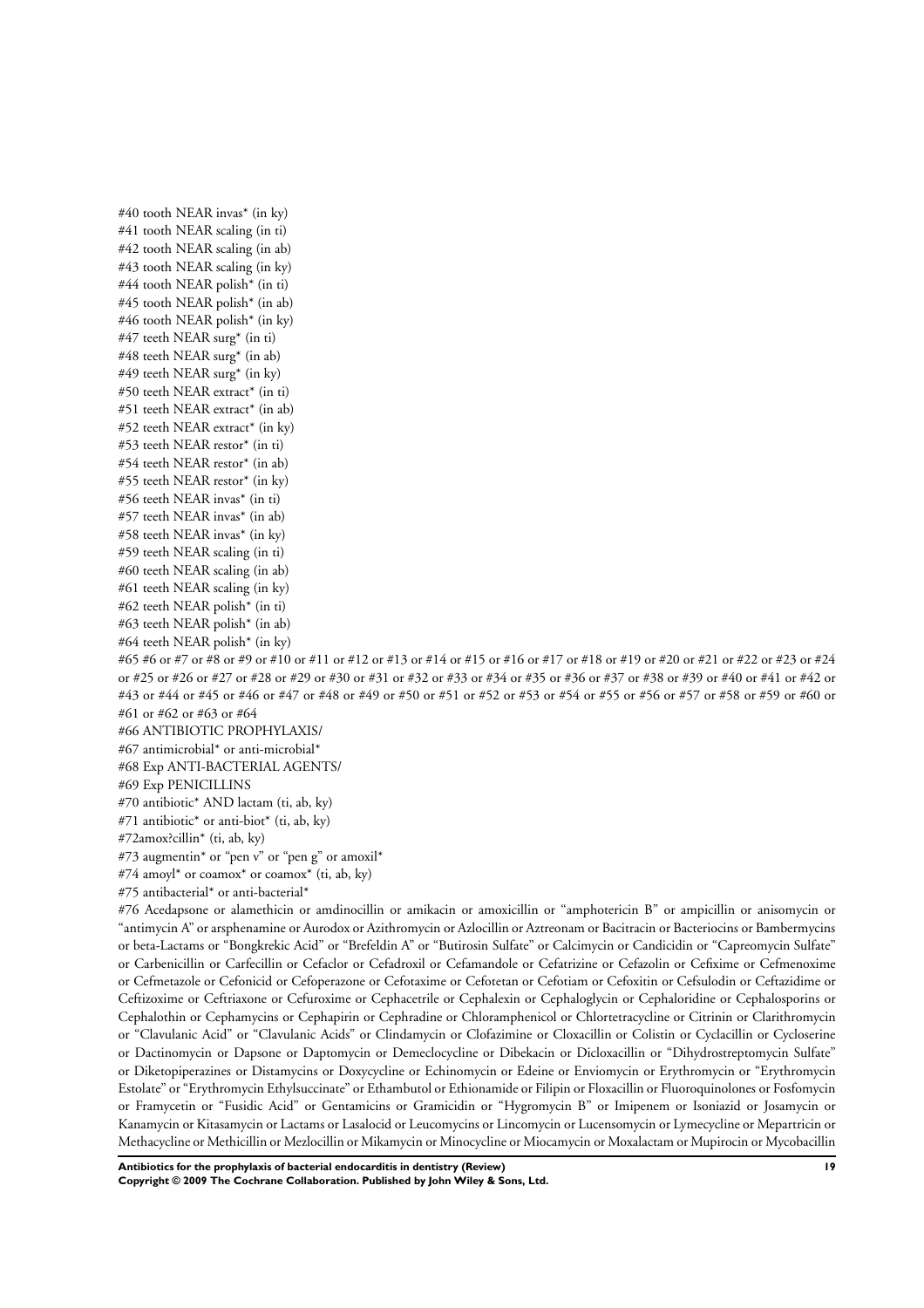<span id="page-21-0"></span>or Nafcillin or Natamycin or Nebramycin or Neomycin or Netilmicin or Netropsin or Nigericin or Nisin or Norfloxacin or Novobiocin or Nystatin or Ofloxacin or Oleandomycin or Oligomycins or Oxacillin or Oxytetracycline or "p-Aminosalicylic Acid" or Paromomycin or "Penicillanic Acid" or "Penicillic Acid" or "Penicillin G" or "Penicillin G Benzathine" or "Penicillin G Procaine" or "Penicillin V" or Piperacillin or Pivampicillin or "Polymyxin B" or Polymyxins or Pristinamycin or Prodigiosin or Prothionamide or Pyrazinamide or Ribostamycin or Rifabutin or Rifampin or Rifamycins or Ristocetin or Rolitetracycline or Roxarsone or Roxithromycin or Rutamycin or Sirolimus or Sisomicin or Spectinomycin or Spiramycin or "Streptogramin A" or "Streptogramin Group A" or "Streptogramin Group B" or Streptogramins or Streptomycin or Streptovaricin or Sulbactam or Sulbenicillin or Sulfameter or Sulfamethoxypyridazine or Talampicillin or Teicoplanin or Tetracycline or Thalidomide or Thiamphenicol or Thienamycins or Thioacetazone or Thiostrepton or Ticarcillin or Tobramycin or Troleandomycin or Tunicamycin or Tylosin or Tyrocidine or Tyrothricin or Valinomycin or Vancomycin or "Vernamycin B" or Viomycin or Virginiamycin

#77 #66 or #67 or #68 or #69 or #70 or #71 or #72 or #73 or #74 or #75 or #76 #78 #5 AND #65 AND #77

# **Appendix 3. EMBASE search strategy**

1. exp Endocarditis/

2. endocardi\$.mp. [mp=title, abstract, subject headings, heading word, drug trade name, original title, device manufacturer, drug manufacturer name]

3. (ABE or SABE).ab,ti.

4. (acute-endocarditis or subacute-endocarditis or bacterial-endocarditis).mp. [mp=title, abstract, subject headings, heading word, drug trade name, original title, device manufacturer, drug manufacturer name]

5. or/1-4

6. dent\$.mp. [mp=title, abstract, subject headings, heading word, drug trade name, original title, device manufacturer, drug manufacturer name]

7. ("Dental Prophylaxis" or "oral prophylaxis").mp. [mp=title, abstract, subject headings, heading word, drug trade name, original title, device manufacturer, drug manufacturer name]

8. Dental Surgery/

9. Endodontics/

10. Oral Surgery/

11. ((oral\$ or tooth or teeth) adj5 (surg\$ or extract\$ or restor\$ or invas\$ or scaling\$ or polish\$)).mp. [mp=title, abstract, subject headings, heading word, drug trade name, original title, device manufacturer, drug manufacturer name]

12. or/6-11 13. Antibiotic Prophylaxis/

14. (antimicrobial\$ or anti-microbial\$).mp. [mp=title, abstract, subject headings, heading word, drug trade name, original title, device manufacturer, drug manufacturer name]

15. exp Antibiotic Agent/

16. (antibiotics or lactam).mp. [mp=title, abstract, subject headings, heading word, drug trade name, original title, device manufacturer, drug manufacturer name]

17. exp Penicillins/

18. amox?cillin\$.mp. [mp=title, abstract, subject headings, heading word, drug trade name, original title, device manufacturer, drug manufacturer name]

19. (augmentin\$ or ampicillin\$ or "penicillin v" or "penicillin-vor pen v" or pen-v or "penicillin g" or penicillin-g or amoxil\$).mp. [mp=title, abstract, subject headings, heading word, drug trade name, original title, device manufacturer, drug manufacturer name]

20. (amoyl\$ or co-amox\$ or coamox\$).mp. [mp=title, abstract, subject headings, heading word, drug trade name, original title, device manufacturer, drug manufacturer name]

21. (antibacterial\$ or anti-bacterial\$).mp. [mp=title, abstract, subject headings, heading word, drug trade name, original title, device manufacturer, drug manufacturer name]

22. (Acedapsone or alamethicin or amdinocillin or amikacin or amoxicillin or "amphotericin B" or ampicillin or anisomycin or "antimycin A" or arsphenamine or Aurodox or Azithromycin or Azlocillin or Aztreonam or Bacitracin or Bacteriocins or Bambermycins or beta-Lactams or "Bongkrekic Acid" or "Brefeldin A" or "Butirosin Sulfate" or Calcimycin or Candicidin or "Capreomycin Sulfate" or Carbenicillin or Carfecillin or Cefaclor or Cefadroxil or Cefamandole or Cefatrizine or Cefazolin or Cefixime or Cefmenoxime or Cefmetazole or Cefonicid or Cefoperazone or Cefotaxime or Cefotetan or Cefotiam or Cefoxitin or Cefsulodin or Ceftazidime or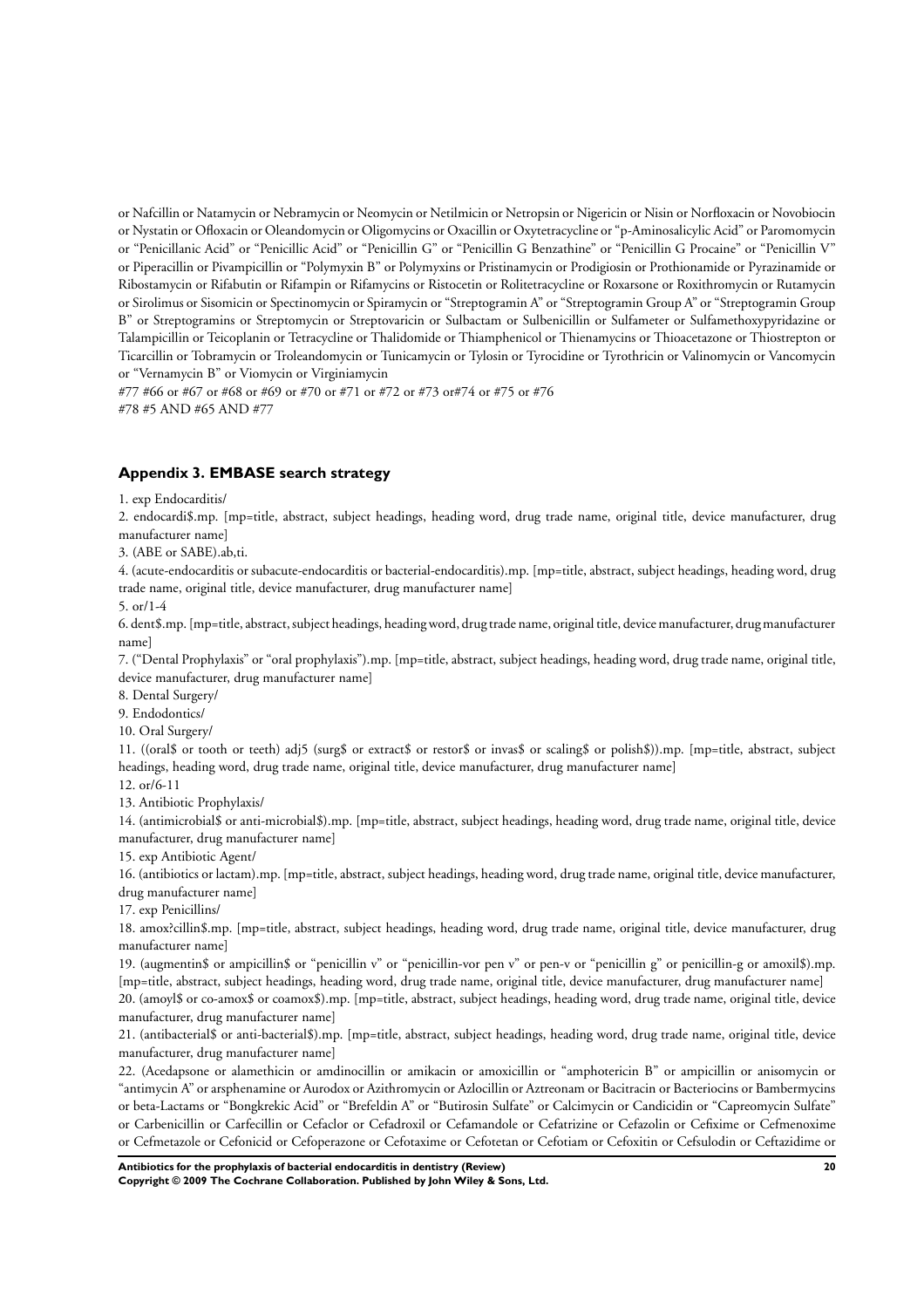Ceftizoxime or Ceftriaxone or Cefuroxime or Cephacetrile or Cephalexin or Cephaloglycin or Cephaloridine or Cephalosporins or Cephalothin or Cephamycins or Cephapirin or Cephradine or Chloramphenicol or Chlortetracycline or Citrinin or Clarithromycin or "Clavulanic Acid" or "Clavulanic Acids" or Clindamycin or Clofazimine or Cloxacillin or Colistin or Cyclacillin or Cycloserine or Dactinomycin or Dapsone or Daptomycin or Demeclocycline or Dibekacin or Dicloxacillin or "Dihydrostreptomycin Sulfate" or Diketopiperazines or Distamycins or Doxycycline or Echinomycin or Edeine or Enviomycin or Erythromycin or "Erythromycin Estolate" or "Erythromycin Ethylsuccinate" or Ethambutol or Ethionamide or Filipin or Floxacillin or Fluoroquinolones or Fosfomycin or Framycetin or "Fusidic Acid" or Gentamicins or Gramicidin or "Hygromycin B" or Imipenem or Isoniazid or Josamycin or Kanamycin or Kitasamycin or Lactams or Lasalocid or Leucomycins or Lincomycin or Lucensomycin or Lymecycline or Mepartricin or Methacycline or Methicillin or Mezlocillin or Mikamycin or Minocycline or Miocamycin or Moxalactam or Mupirocin or Mycobacillin or Nafcillin or Natamycin or Nebramycin or Neomycin or Netilmicin or Netropsin or Nigericin or Nisin or Norfloxacin or Novobiocin or Nystatin or Ofloxacin or Oleandomycin or Oligomycins or Oxacillin or Oxytetracycline or "p-Aminosalicylic Acid" or Paromomycin or "Penicillanic Acid" or "Penicillic Acid" or "Penicillin G" or "Penicillin G Benzathine" or "Penicillin G Procaine" or "Penicillin V" or Piperacillin or Pivampicillin or "Polymyxin B" or Polymyxins or Pristinamycin or Prodigiosin or Prothionamide or Pyrazinamide or Ribostamycin or Rifabutin or Rifampin or Rifamycins or Ristocetin or Rolitetracycline or Roxarsone or Roxithromycin or Rutamycin or Sirolimus or Sisomicin or Spectinomycin or Spiramycin or "Streptogramin A" or "Streptogramin Group A" or "Streptogramin Group B" or Streptogramins or Streptomycin or Streptovaricin or Sulbactam or Sulbenicillin or Sulfameter or Sulfamethoxypyridazine or Talampicillin or Teicoplanin or Tetracycline or Thalidomide or Thiamphenicol or Thienamycins or Thioacetazone or Thiostrepton or Ticarcillin or Tobramycin or Troleandomycin or Tunicamycin or Tylosin or Tyrocidine or Tyrothricin or Valinomycin or Vancomycin or "Vernamycin B" or Viomycin or Virginiamycin or adicillin or "6 aminopenicillanic Acid" or amenopenicillin or apalcillin or aspoxicillin or azidocillin or bacampicillin or bacmeccillinam or carimdacillin or epicillin or flucloxacillin or flumoxil or fomidacillin or furbenicillin or fuzlocillin or hetacillin or isopenicillin or lenampicillin or mecillinan or metampicillin or meticillin or mezlocillin or miraxid or optocillin or penamecillin or "penicillin K" or "penicilloic Acid" or pheneticillin or "procaine penicillin" or quinacillin or retacillin or tameticillin or temocillin or triplopen or ureidopenicillin).mp. [mp=title, abstract, subject headings, heading word, drug trade name, original title, device manufacturer, drug manufacturer name] 23. 13 or 14 or 15 or 16 or 17 or 18 or 19 or 20 or 21 or 22 24. 5 and 12 and 23

# **W H A T ' S N E W**

Last assessed as up-to-date: 23 July 2008.

| 24 July 2008 | New search has been performed                                                                               | Search updated to June 2008.                           |
|--------------|-------------------------------------------------------------------------------------------------------------|--------------------------------------------------------|
| 24 July 2008 | New citation required but conclusions have not changed Review updated and scope expanded to include all an- | tibiotics and not just penicillins. Change in authors. |
| 24 June 2008 | Amended                                                                                                     | Converted to new review format.                        |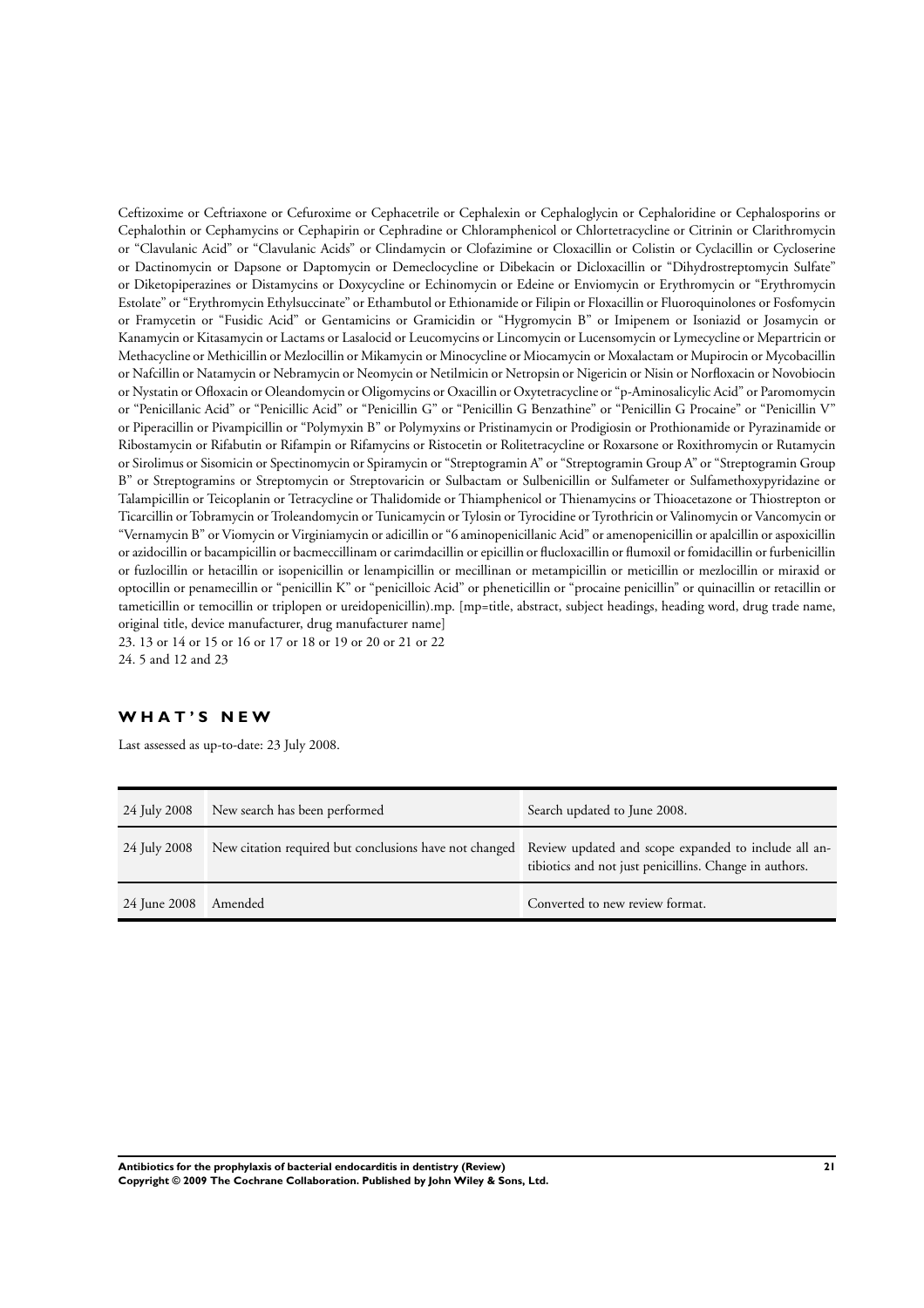# **H I S T O R Y**

Protocol first published: Issue 3, 2002

Review first published: Issue 2, 2004

# **C O N T R I B U T I O N S O F A U T H O R S**

Richard Oliver: Initiated the review, involved with the design and writing of the protocol, searching, duplication of assessment of titles and abstracts, inclusion/exclusion of full text papers, data extraction and quality assessment of included studies, data analysis and interpretation.

Lee Hooper: Lee was involved in the design of the first published version of the review, writing of the protocol, searching, duplication of assessment of titles and abstracts, inclusion/exclusion of full text papers, data extraction and quality assessment of included studies, data analysis and interpretation.

Graham Roberts: Provided background information for the protocol and review.

Helen Worthington: Provided methodological and statistical support.

# **D E C L A R A T I O N S O F I N T E R E S T**

None known.

# **S O U R C E S O F S U P P O R T**

### **Internal sources**

- Central Manchester and Manchester Children's University Hospitals NHS Trust, UK.
- The University of Manchester, UK.
- Eastman Dental Institute, UK.

# **External sources**

• Department of Health Cochrane Review Incentive Scheme 2007, UK.

# **I N D E X T E R M S**

# **Medical Subject Headings (MeSH)**

<sup>∗</sup>Antibiotic Prophylaxis; Dental Care [<sup>∗</sup> adverse effects]; Dentistry; Endocarditis, Bacterial [etiology; <sup>∗</sup>prevention & control]; Penicillins [ ∗ therapeutic use]